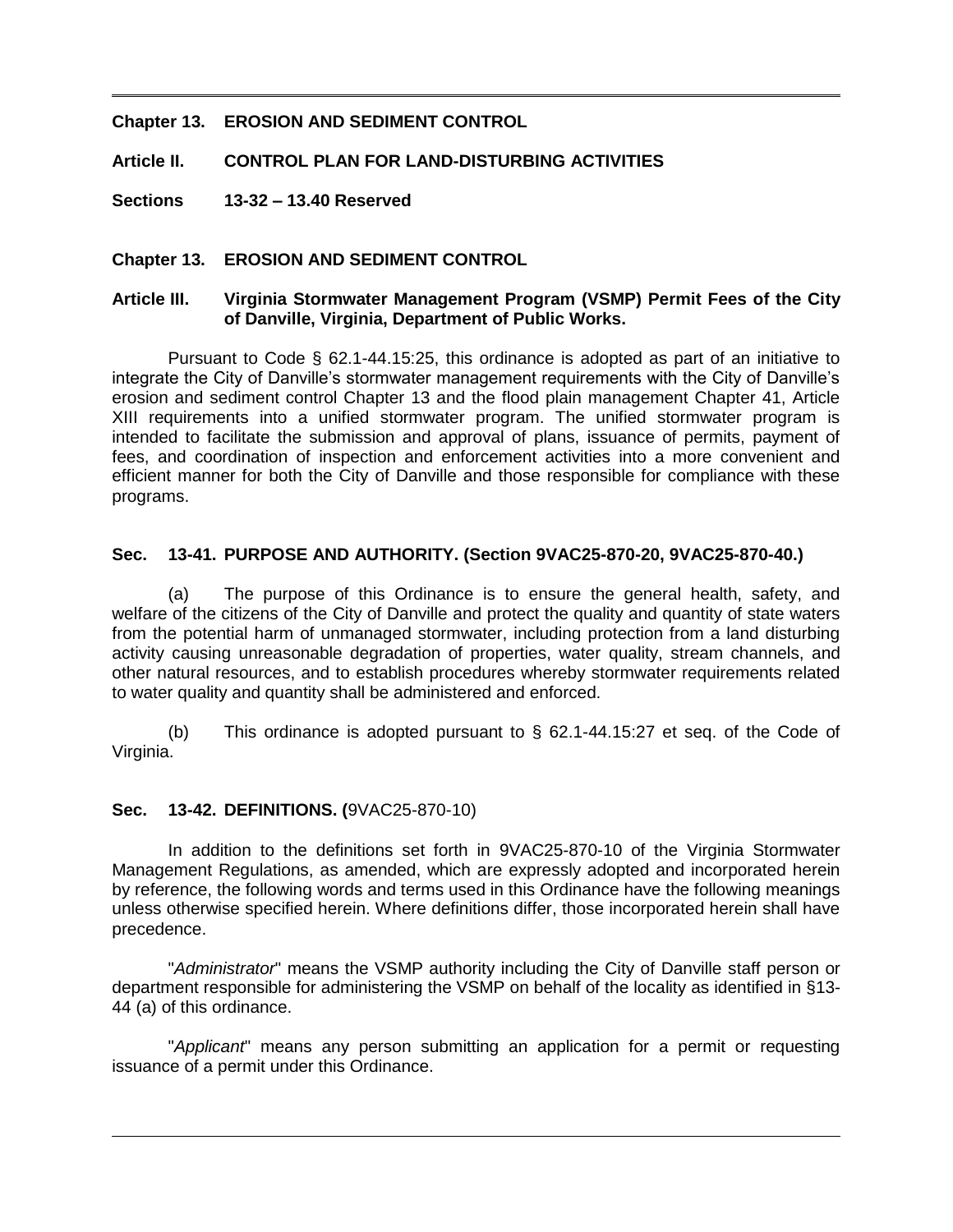*"Best management practice"* or "BMP" means schedules of activities, prohibitions of practices, including both structural and nonstructural practices, maintenance procedures, and other management practices to prevent or reduce the pollution of surface waters and groundwater systems from the impacts of land-disturbing activities.

"*Common plan of development or sale*" means a contiguous area where separate and distinct construction activities may be taking place at different times on difference schedules.

*"Control measure"* means any best management practice or stormwater facility, or other method used to minimize the discharge of pollutants to state waters.

*"Clean Water Act" or "CWA"* means the federal Clean Water Act (33 U.S.C §1251 et seq.), formerly referred to as the Federal Water Pollution Control Act or Federal Water Pollution Control Act Amendments of 1972, Public Law 92-500, as amended by Public Law 95-217, Public Law 95-576, Public Law 96-483, and Public Law 97-117, or any subsequent revisions thereto.

*"Department"* means the Department of Environmental Quality.

*"Development"* means land disturbance and the resulting landform associated with the construction of residential, commercial, industrial, institutional, recreation, transportation or utility facilities or structures or the clearing of land for non-agricultural or non-silvicultural purposes.

*"General permit"* means the state permit titled GENERAL PERMIT FOR DISCHARGES OF STORMWATER FROM CONSTRUCTION ACTIVITIES found in Part XIV [\(9VAC25-880-1](http://leg1.state.va.us/cgi-bin/legp504.exe?000+reg+9VAC25-880-1) et seq.) of the Regulations authorizing a category of discharges under the CWA and the Act within a geographical area of the Commonwealth of Virginia.

*"Land disturbance"* or *"land-disturbing activity"* means a man-made change to the land surface that potentially changes its runoff characteristics including clearing, grading, or excavation except that the term shall not include those exemptions specified in Section 13-43 (c) of this Ordinance.

*"Layout*" means a conceptual drawing sufficient to provide for the specified stormwater management facilities required at the time of approval.

*"Minor modification"* means an amendment to an existing general permit before its expiration not requiring extensive review and evaluation including, but not limited to, changes in EPA promulgated test protocols, increasing monitoring frequency requirements, changes in sampling locations, and changes to compliance dates within the overall compliance schedules. A minor general permit modification or amendment does not substantially alter general permit conditions, substantially increase or decrease the amount of surface water impacts, increase the size of the operation, or reduce the capacity of the facility to protect human health or the environment.

*"Operator"* means the owner or operator of any facility or activity subject to regulation under this Ordinance.

*"Permit"* or *"VSMP Authority Permit"* means an approval to conduct a land-disturbing activity issued by the Administrator for the initiation of a land-disturbing activity, in accordance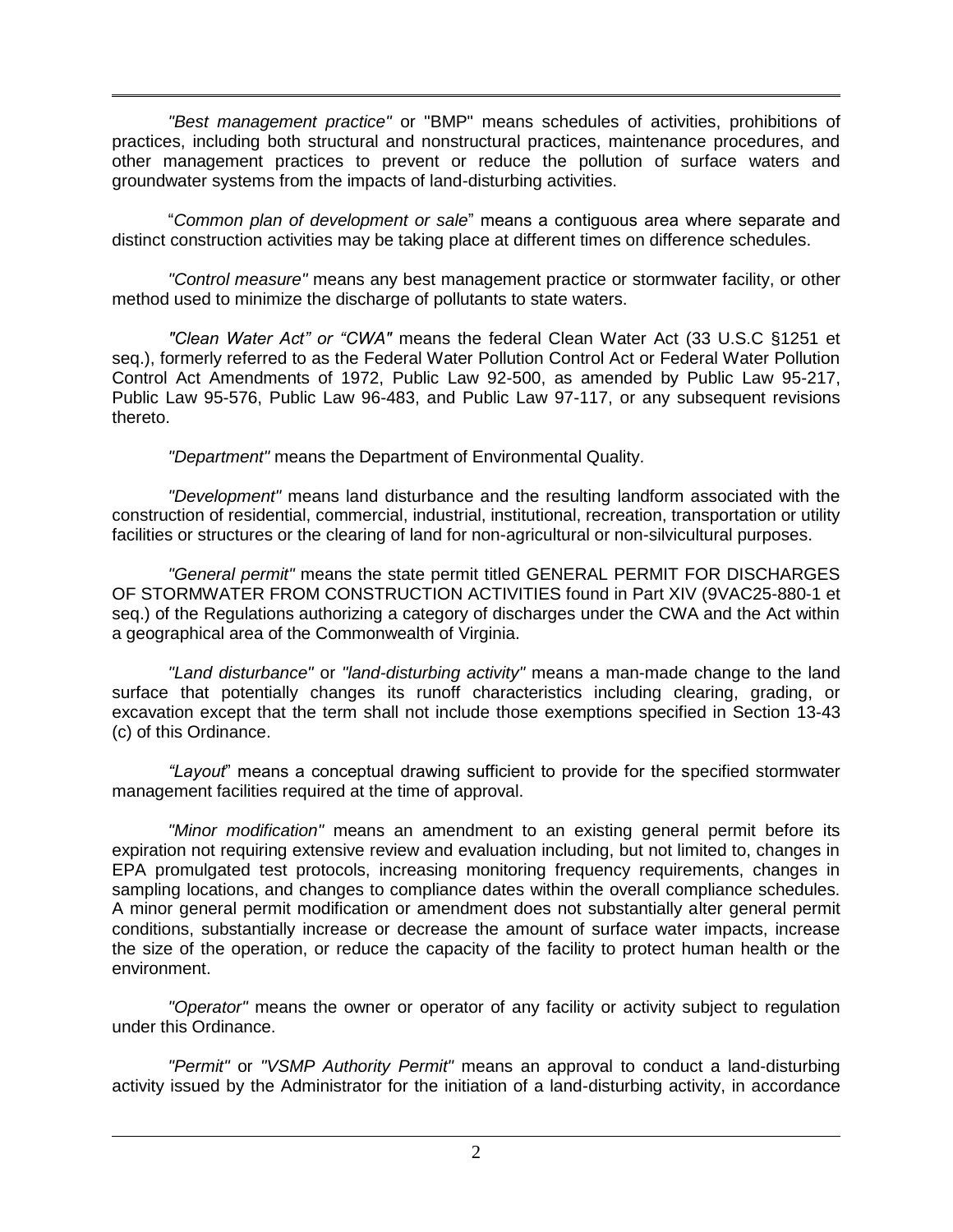with this Ordinance, and which may only be issued after evidence of general permit coverage has been provided by the Department.

*"Permittee"* means the person to whom the VSMP Authority Permit is issued.

*"Person"* means any individual, corporation, partnership, association, state, municipality, commission, or political subdivision of a state, governmental body, including federal, state, or local entity as applicable, any interstate body or any other legal entity.

"*Regulations*" means the Virginia Stormwater Management Program (VSMP) Permit Regulations, [9VAC25-870,](http://leg1.state.va.us/cgi-bin/legp504.exe?000+reg+9VAC25-870) as amended.

*"Site"* means the land or water area where any facility or land-disturbing activity is physically located or conducted, including adjacent land used or preserved in connection with the facility or land-disturbing activity. Areas channelward of mean low water in tidal Virginia shall not be considered part of a site.

*"State"* means the Commonwealth of Virginia.

*"State Board"* means the Virginia Water Control Board.

*"State permit"* means an approval to conduct a land-disturbing activity issued by the State Board in the form of a state stormwater individual permit or coverage issued under a state general permit or an approval issued by the State Board for stormwater discharges from an MS4. Under these state permits, the Commonwealth imposes and enforces requirements pursuant to the federal Clean Water Act and regulations, the Virginia Stormwater Management Act and the Regulations.

*"State Water Control Law"* means Chapter 3.1 (§62.1-44.2 et seq.) of Title 62.1 of the Code of Virginia.

*"State waters"* means all water, on the surface and under the ground, wholly or partially within or bordering the Commonwealth or within its jurisdiction, including wetlands.

*"Stormwater"* means precipitation that is discharged across the land surface or through conveyances to one or more waterways and that may include stormwater runoff, snow melt runoff, and surface runoff and drainage.

*"Stormwater management plan"* means a document(s) containing material describing methods for complying with the requirements of Section 13-46 of this Ordinance.

*"Stormwater Pollution Prevention Plan"* or "*SWPPP*" means a document that is prepared in accordance with good engineering practices and that identifies potential sources of pollutants that may reasonably be expected to affect the quality of stormwater discharges from the construction site, and otherwise meets the requirements of this Ordinance. In addition the document shall identify and require the implementation of control measures, and shall include, but not be limited to the inclusion of, or the incorporation by reference of, an approved erosion and sediment control plan, an approved stormwater management plan, and a pollution prevention plan.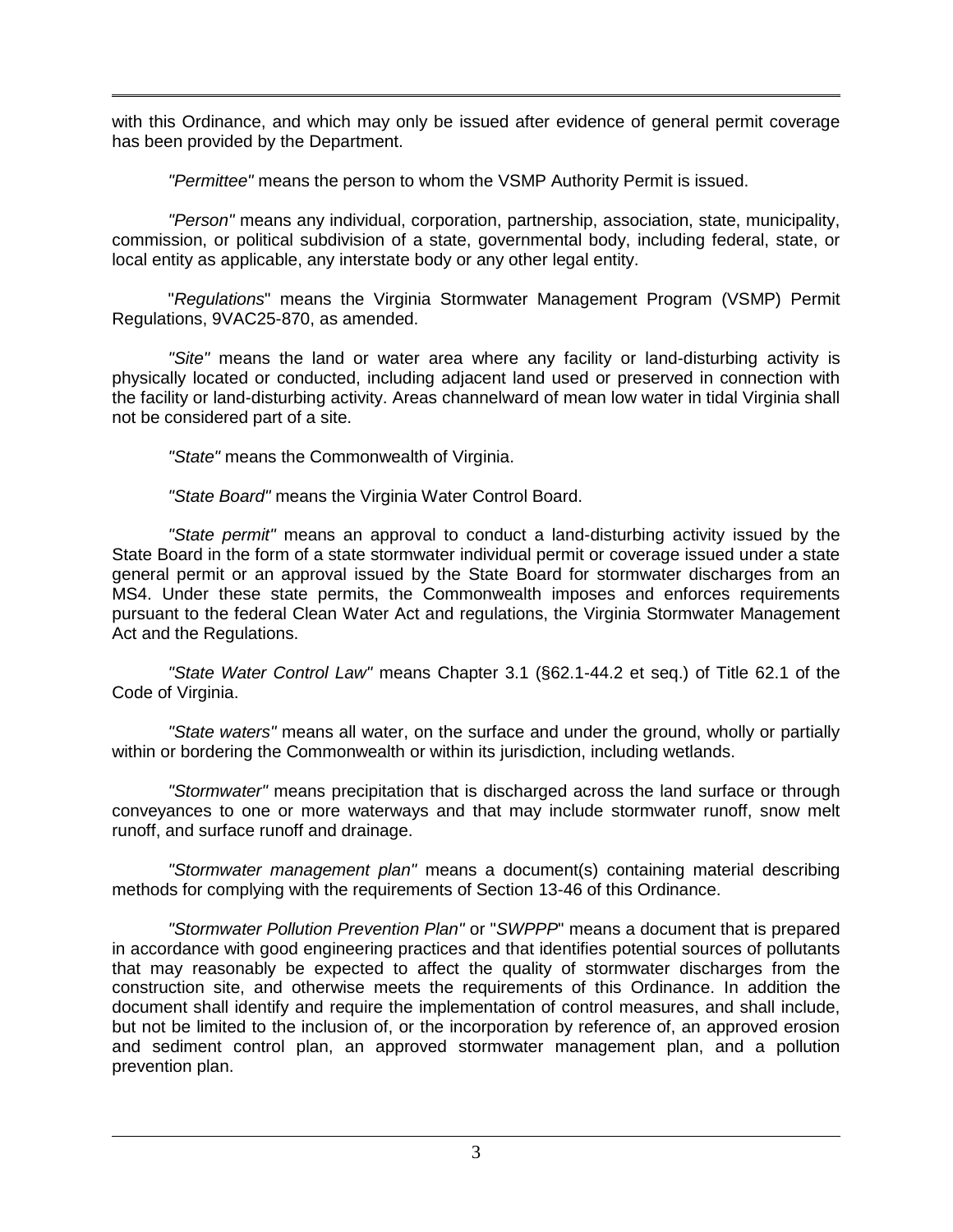*"Subdivision"* means a division of a lot, parcel or tract of land into two (2) or more lots for the purpose, whether immediate or future, of transfer of ownership; or any division of land upon which a street, alley or public right-of-way is involved. The term includes re-subdivision and, where appropriate to the context, shall relate to the process of subdividing or to the land subdivided and solely for the purpose of recordation of any single division of land into two (2) lots, a plat of such division shall be submitted. (City of Danville Zoning Ordinance – Chapter 41 – Article 15)

*"Total maximum daily load"* or *"TMDL"* means the sum of the individual waste load allocations for point sources, load allocations for nonpoint sources, natural background loading and a margin of safety. TMDLs can be expressed in terms of either mass per time, toxicity, or other appropriate measure. The TMDL process provides for point versus nonpoint source tradeoffs.

*"Virginia Stormwater Management Act"* or *"Act"* means § 62.1-44.15:24 et seq. of the Code of Virginia.

*"Virginia Stormwater BMP Clearinghouse website"* means a website that contains detailed design standards and specifications for control measures that may be used in Virginia to comply with the requirements of the Virginia Stormwater Management Act and associated regulations.

*"Virginia Stormwater Management Program" or "VSMP"* means a program approved by the State Board after September 13, 2011, that has been established by a locality to manage the quality and quantity of runoff resulting from land-disturbing activities and shall include such items as local ordinances, rules, permit requirements, annual standards and specifications, policies and guidelines, technical materials, and requirements for plan review, inspection, enforcement, where authorized in this article, and evaluation consistent with the requirements of this article and associated regulations.

*"Virginia Stormwater Management Program authority"* or *"VSMP authority"* means an authority approved by the State Board after September 13, 2011, to operate a Virginia Stormwater Management Program.

## **Sec. 13-43. STORMWATER PERMIT REQUIREMENT; EXEMPTIONS.**

(a) Except as provided herein, no person may engage in any land-disturbing activity until a VSMP authority permit has been issued by the Administrator in accordance with the provisions of this Ordinance.

(b) Notwithstanding any other provisions of this Ordinance, the following activities are exempt, unless otherwise required by federal law:

- (1) Permitted surface or deep mining operations and projects, or oil and gas operations and projects conducted under the provisions of Title 45.1 of the Code of Virginia
- (2) Clearing of lands specifically for agricultural purposes and the management, tilling, planting, or harvesting of agricultural, horticultural, or forest crops, livestock feedlot operations, or as additionally set forth by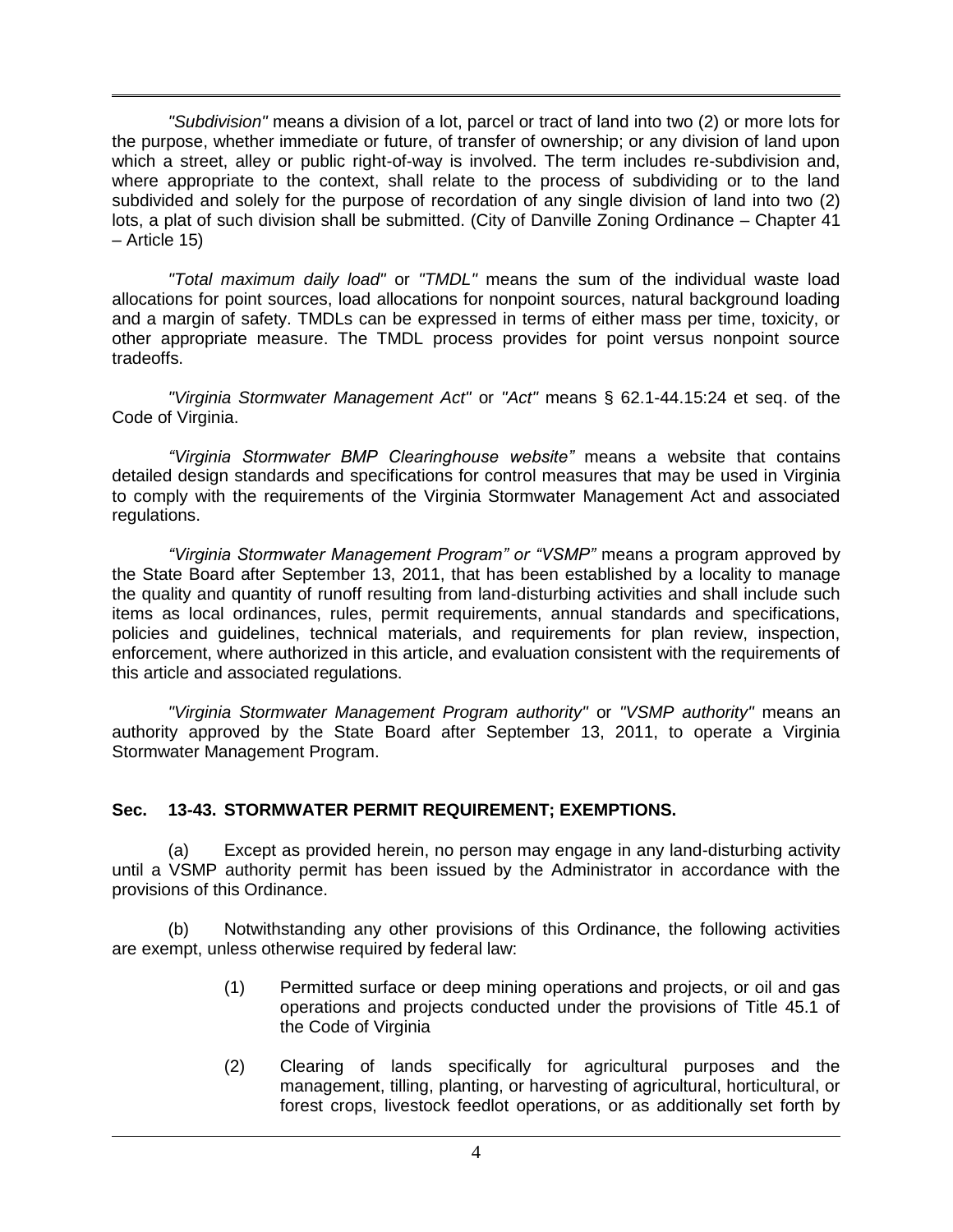the State Board in regulations, including engineering operations as follows: construction of terraces, terrace outlets, check dams, desilting basins, dikes, ponds, ditches, strip cropping, lister furrowing, contour cultivating, contour furrowing, land drainage, and land irrigation; however, this exception shall not apply to harvesting of forest crops unless the area on which harvesting occurs is reforested artificially or naturally in accordance with the provisions of Chapter 11 (§ 10.1-1100 et seq.) of Title 10.1 of the Code of Virginia or is converted to bona fide agricultural or improved pasture use as described in Subsection B of § 10.1-1163 of Article 9 of Chapter 11 of Title 10.1 of the Code of Virginia;

- (3) Single-family residences separately built and disturbing less than one acre and not part of a larger common plan of development or sale, including additions or modifications to existing single-family detached residential structures;
- (4) Land disturbing activities that disturb less than one acre of land that are not part of a larger common plan of development or sale that is one acre or greater of disturbance;
- (5) Discharges to a sanitary sewer or a combined sewer system;
- (6) Activities under a State or federal reclamation program to return an abandoned property to an agricultural or open land use;
- (7) Routine maintenance that is performed to maintain the original line and grade, hydraulic capacity, or original construction of the project. The paving of an existing road with a compacted or impervious surface and reestablishment of existing associated ditches and shoulders shall be deemed routine maintenance if performed in accordance with this Subsection; and
- (8) Conducting land-disturbing activities in response to a public emergency where the related work requires immediate authorization to avoid imminent endangerment to human health or the environment. In such situations, the Administrator shall be advised of the disturbance within seven days of commencing the land-disturbing activity and compliance with the administrative requirements of Subsection (a) is required within 30 days of commencing the land-disturbing activity.

#### **Sec. 13-44. STORMWATER MANAGEMENT PROGRAM ESTABLISHED; SUBMISSION AND APPROVAL OF PLANS; PROHIBITIONS.**

(a) Pursuant to  $\S$  62.1-44.15:34 of the Code of Virginia, the City of Danville hereby establishes a Virginia stormwater management program for land-disturbing activities and adopts the applicable Regulations that specify standards and specifications for VSMPs promulgated by the State Board for the purposes set out in Section 13-41 of this Ordinance. The Danville City Council hereby designates the Public Works Chief Engineer as the Administrator of the Virginia stormwater management program.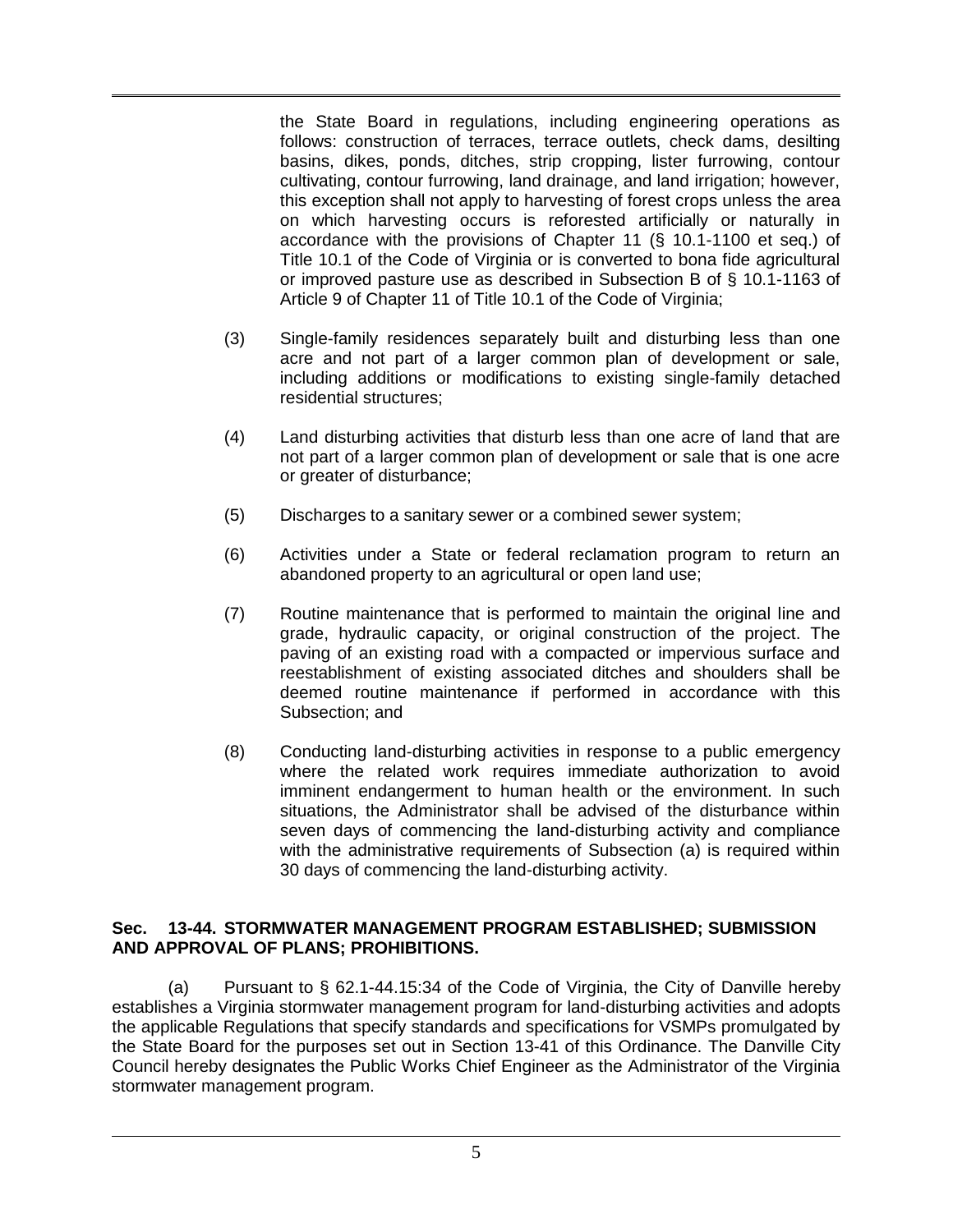(b) No VSMP authority permit shall be issued by the Administrator, until the following items have been submitted to and approved by the Administrator as prescribed herein:

- (1) A permit application that includes a general permit registration statement;
- (2) An erosion and sediment control plan approved in accordance with the City of Danville's Erosion and Sediment Control Ordinance 13-26; and
- (3) A stormwater management plan that meets the requirements of Section 1-6 of this Ordinance.
	- (c) No VSMP authority permit shall be issued until evidence of general permit coverage is obtained.
	- (d) No VSMP authority permit shall be issued until the fees required to be paid pursuant to Section 13-56, are received
	- (e) No VSMP authority permit shall be issued unless and until the permit application and attendant materials and supporting documentation demonstrate that all land clearing, construction, disturbance, land development and drainage will be done according to the approved permit.
	- (f) No grading, building or other local permit shall be issued for a property unless a VSMP authority permit has been issued by the Administrator.

## **Sec. 13-45. STORMWATER POLLUTION PREVENTION PLAN; CONTENTS OF PLANS.**

(a) The Stormwater Pollution Prevention Plan (SWPPP) shall include the content specified by Section [9VAC25-870-54](http://leg1.state.va.us/cgi-bin/legp504.exe?000+reg+9VAC25-870-54) and must also comply with the requirements and general information set forth in Section [9VAC25-880-70,](http://leg1.state.va.us/cgi-bin/legp504.exe?000+reg+9VAC25-880-70) Section II [stormwater pollution prevention plan] of the general permit.

(b) The SWPPP shall be amended by the operator whenever there is a change in design, construction, operation, or maintenance that has a significant effect on the discharge of pollutants to state waters which is not addressed by the existing SWPPP.

(c) The SWPPP must be maintained by the operator at a central location onsite. If an onsite location is unavailable, notice of the SWPPP's location must be posted near the main entrance at the construction site. Operators shall make the SWPPP available for public review in accordance with Section II of the general permit, either electronically or in hard copy.

## **Sec. 13-46. STORMWATER MANAGEMENT PLAN; CONTENTS OF PLAN.**

(a) The Stormwater Management Plan, required in Section 13-44 of this Ordinance, must apply the stormwater management technical criteria set forth in Section 13-49 of this Ordinance to the entire land-disturbing activity. Individual lots in new residential, commercial, or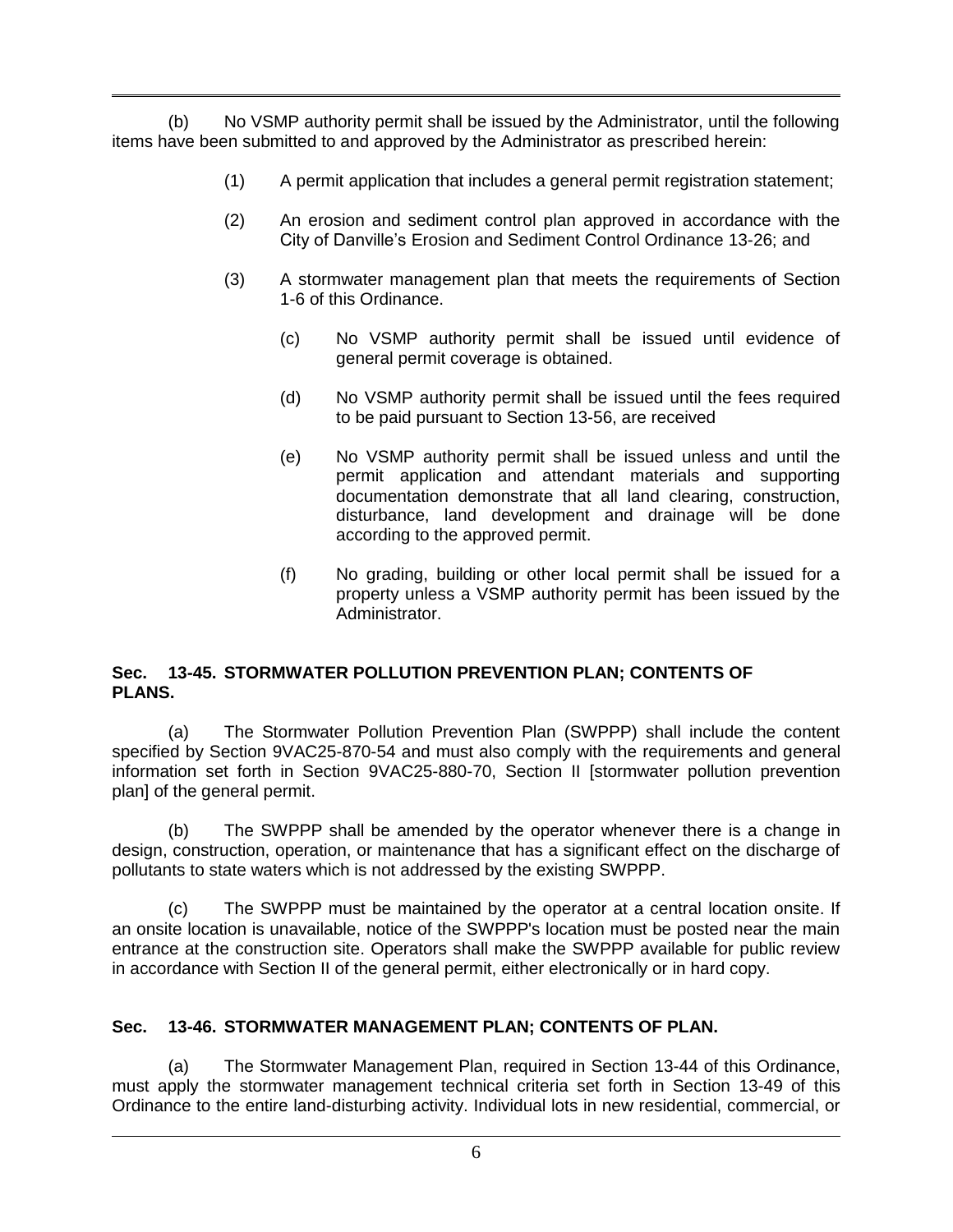industrial developments shall not be considered separate land-disturbing activities. The Plan shall consider all sources of surface runoff and all sources of subsurface and groundwater flows converted to surface runoff, and include the following information:

- (1) Information on the type and location of stormwater discharges; information on the features to which stormwater is being discharged including surface waters or karst features, if present, and the predevelopment and post development drainage areas;
- (2) Contact information including the name, address, and telephone number of the owner and the tax reference number and parcel number of the property or properties affected;
- (3) A narrative that includes a description of current site conditions and final site conditions;
- (4) A general description of the proposed stormwater management facilities and the mechanism through which the facilities will be operated and maintained after construction is complete;
- (5) Information on the proposed stormwater management facilities, including:
	- (i) The type of facilities;
	- (ii) Location, including geographic coordinates;
	- (iii) Acres treated; and
	- (iv) The surface waters or karst features, if present, into which the facility will discharge.
- (6) Hydrologic and hydraulic computations, including runoff characteristics;
- (7) Documentation and calculations verifying compliance with the water quality and quantity requirements of Section 13-49 of this Ordinance;
- (8) A map or maps of the site that depicts the topography of the site and includes:
	- (i) All contributing drainage areas;
	- (ii) Existing streams, ponds, culverts, ditches, wetlands, other water bodies, and floodplains;
	- (iii) Soil types, geologic formations if karst features are present in the area, forest cover, and other vegetative areas;
	- (iv) Current land use including existing structures, roads, and locations of known utilities and easements;
	- (v) Sufficient information on adjoining parcels to assess the impacts of stormwater from the site on these parcels;
	- (vi) The limits of clearing and grading, and the proposed drainage patterns on the site;
	- (vii) Proposed buildings, roads, parking areas, utilities, and stormwater management facilities; and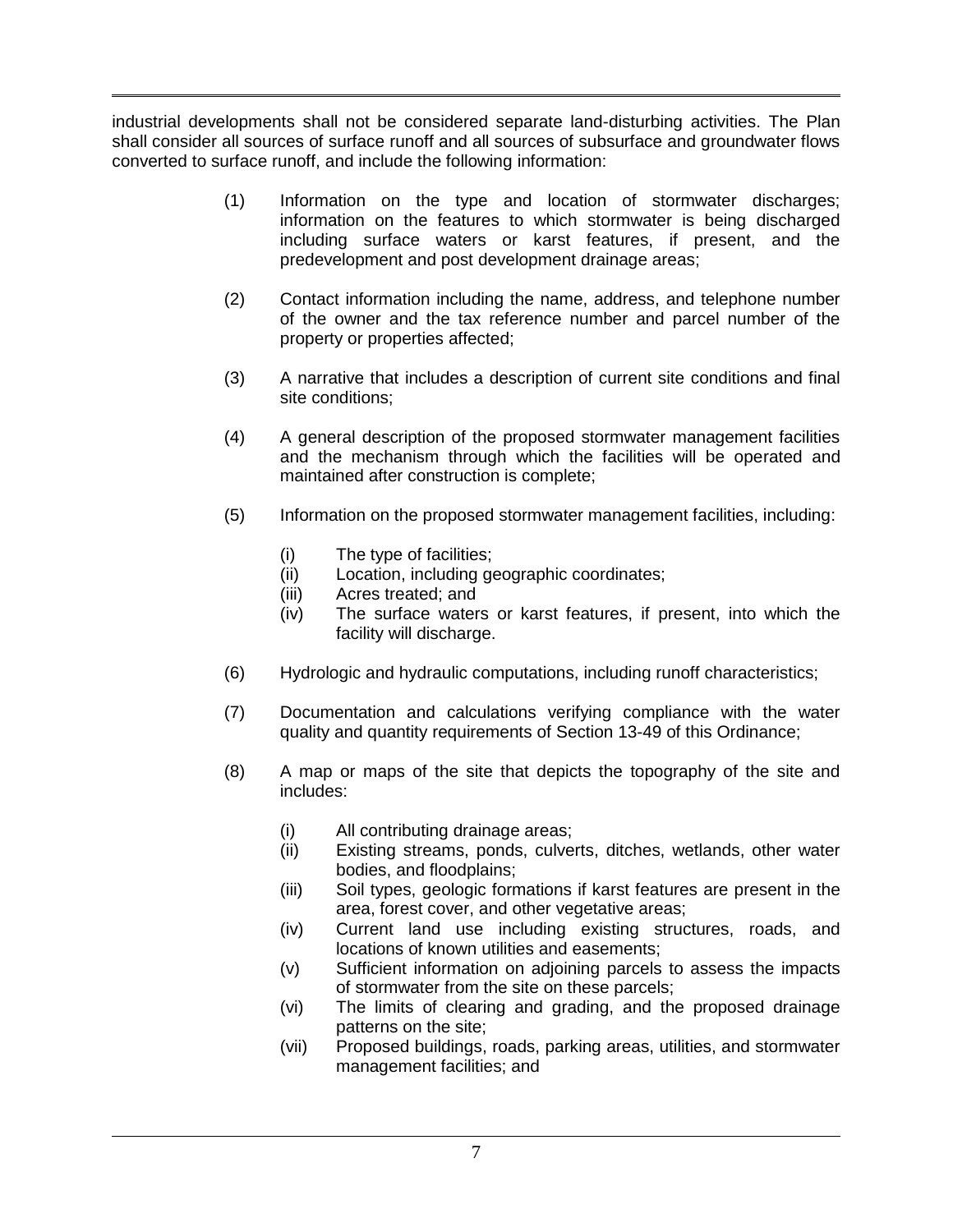(viii) Proposed land use with tabulation of the percentage of surface area to be adapted to various uses, including but not limited to planned locations of utilities, roads, and easements.

(b) If an operator intends to meet the water quality and/or quantity requirements set forth in Section 13-49 of this Ordinance through the use of off-site compliance options, where applicable, then a letter of availability from the off-site provider must be included. Approved offsite options must achieve the necessary nutrient reductions prior to the commencement of the applicant's land-disturbing activity except as otherwise allowed by § 62.1-44.15:35 of the Code of Virginia.

(c) Elements of the stormwater management plans that include activities regulated under Chapter 4 (§54.1-400 et seq.) of Title 54.1 of the Code of Virginia shall be appropriately sealed and signed by a professional registered in the Commonwealth of Virginia pursuant to Article 1 (§ 54.1-400 et seq.) of Chapter 4 of Title 54.1 of the Code of Virginia.

(d) A construction record drawing for permanent stormwater management facilities shall be submitted to the Administrator. The construction record drawing shall be appropriately sealed and signed by a professional registered in the Commonwealth of Virginia, certifying that the stormwater management facilities have been constructed in accordance with the approved plan.

# **Sec. 13-47. POLLUTION PREVENTION PLAN; CONTENTS OF PLANS.**

(a) A Pollution Prevention Plan, required by [9VAC25-870-56,](http://lis.virginia.gov/cgi-bin/legp604.exe?000+reg+9VAC25-870-56) shall be developed, implemented, and updated as necessary and must detail the design, installation, implementation, and maintenance of effective pollution prevention measures to minimize the discharge of pollutants. At a minimum, such measures must be designed, installed, implemented, and maintained to:

- (1) Minimize the discharge of pollutants from equipment and vehicle washing, wheel wash water, and other wash waters. Wash waters must be treated in a sediment basin or alternative control that provides equivalent or better treatment prior to discharge;
- (2) Minimize the exposure of building materials, building products, construction wastes, trash, landscape materials, fertilizers, pesticides, herbicides, detergents, sanitary waste, and other materials present on the site to precipitation and to stormwater; and
- (3) Minimize the discharge of pollutants from spills and leaks and implement chemical spill and leak prevention and response procedures.

(b) The pollution prevention plan shall include effective best management practices to prohibit the following discharges:

> (1) Wastewater from washout of concrete, unless managed by an appropriate control;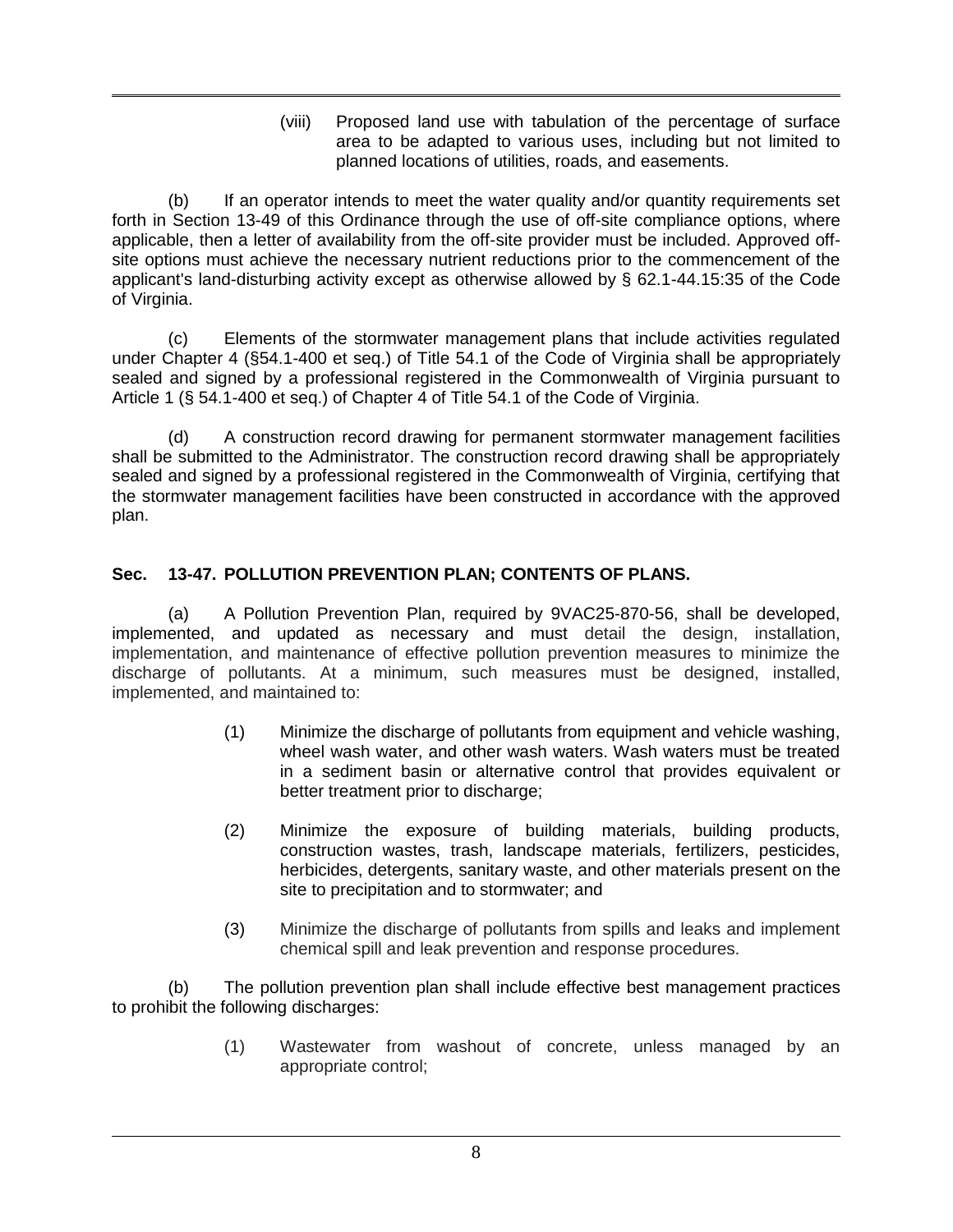- (2) Wastewater from washout and cleanout of stucco, paint, form release oils, curing compounds, and other construction materials;
- (3) Fuels, oils, or other pollutants used in vehicle and equipment operation and maintenance; and
- (4) Soaps or solvents used in vehicle and equipment washing.

(c) Discharges from dewatering activities, including discharges from dewatering of trenches and excavations, are prohibited unless managed by appropriate controls.

#### **Sec. 13-48. REVIEW OF STORMWATER MANAGEMENT PLAN.**

(a) The Administrator, or any duly authorized agent of the Administrator, shall review stormwater management plans and shall approve or disapprove a stormwater management plan according to the following:

- (1) The Administrator shall determine the completeness of a plan in accordance with Section 13-46 of this Ordinance, and shall notify the applicant, in writing, of such determination, within 15 calendar days of receipt. If the plan is deemed to be incomplete, the above written notification shall contain the reasons the plan is deemed incomplete.
- (2) The Administrator shall have an additional 60 calendar days from the date of the communication of completeness to review the plan, except that if a determination of completeness is not made within the time prescribed in subdivision (1), then plan shall be deemed complete and the Administrator shall have 60 calendar days from the date of submission to review the plan.
- (3) The Administrator shall review any plan that has been previously disapproved, within 45 calendar days of the date of resubmission.
- (4) During the review period, the plan shall be approved or disapproved and the decision communicated in writing to the person responsible for the land-disturbing activity or his designated agent. If the plan is not approved, the reasons for not approving the plan shall be provided in writing. Approval or denial shall be based on the plan's compliance with the requirements of this Ordinance.
- (4) If a plan meeting all requirements of this Ordinance is submitted and no action is taken within the time provided above in subdivision (2) for review, the plan shall be deemed approved.
- (b) Approved stormwater plans may be modified as follows:
	- (1) Modifications to an approved stormwater management plan shall be allowed only after review and written approval by the Administrator. The Administrator shall have 60 calendar days to respond in writing either approving or disapproving such request.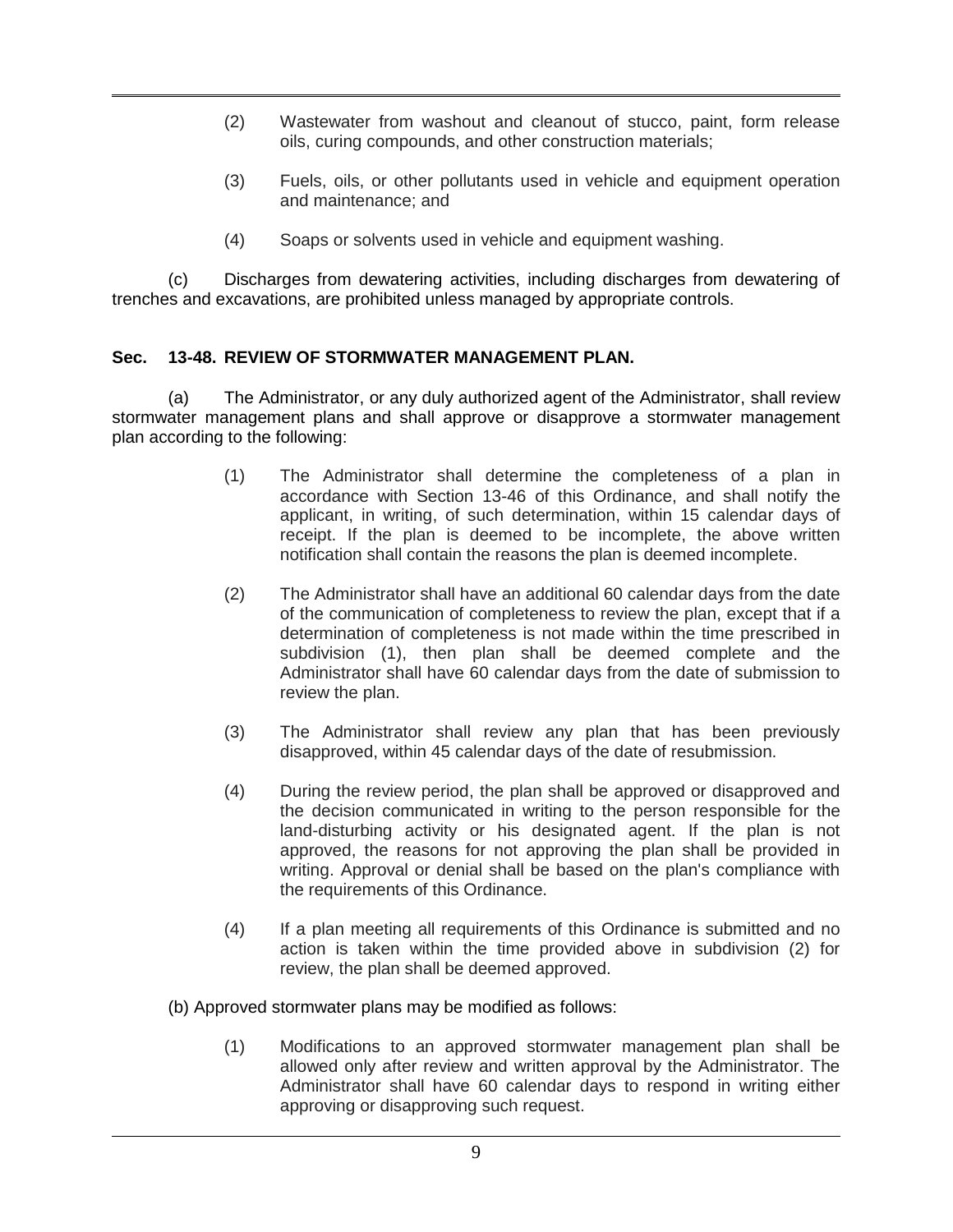(2) The Administrator may require that an approved stormwater management plan be amended, within a time prescribed by the Administrator, to address any deficiencies noted during inspection.

(b) The Administrator shall require the submission of a construction record drawing for permanent stormwater management facilities. The Administrator may elect not to require construction record drawings for stormwater management facilities for which recorded maintenance agreements are not required pursuant to Section 13-51 (b).

#### **Sec. 13-49. TECHNICAL CRITERIA FOR REGULATED LAND DISTURBING ACTIVITIES.**

(a) To protect the quality and quantity of state water from the potential harm of unmanaged stormwater runoff resulting from land-disturbing activities, the City of Danville hereby adopts the technical criteria for regulated land-disturbing activities set forth in Part II B of the Regulations, as amended, expressly to include 9VAC25-870-62 [applicability]; [9VAC25-870-](http://leg1.state.va.us/cgi-bin/legp504.exe?000+reg+9VAC25-870-63) [63](http://leg1.state.va.us/cgi-bin/legp504.exe?000+reg+9VAC25-870-63) [water quality design criteria requirements]; [9VAC25-870-65](http://leg1.state.va.us/cgi-bin/legp504.exe?000+reg+9VAC25-870-65) [water quality compliance]; [9VAC25-870-66](http://leg1.state.va.us/cgi-bin/legp504.exe?000+reg+9VAC25-870-66) [water quantity]; [9VAC25-870-](http://leg1.state.va.us/cgi-bin/legp504.exe?000+reg+9VAC25-870-66)69 [offsite compliance options]; [9VAC25-870-7](http://leg1.state.va.us/cgi-bin/legp504.exe?000+reg+9VAC25-870-66)2 [design storms and hydrologic methods]; [9VAC25-870-7](http://leg1.state.va.us/cgi-bin/legp504.exe?000+reg+9VAC25-870-66)4 [stormwater harvesting]; [9VAC25-](http://leg1.state.va.us/cgi-bin/legp504.exe?000+reg+9VAC25-870-66) [870-](http://leg1.state.va.us/cgi-bin/legp504.exe?000+reg+9VAC25-870-66)76 [linear development project]; and, [9VAC25-870-](http://leg1.state.va.us/cgi-bin/legp504.exe?000+reg+9VAC25-870-66)85 [stormwater management impoundment structures or facilities], 9VAC25-870-92 [comprehensive stormwater management plans]; 9VAC25-870-93 [definitions]; 9VAC25-870-94 [applicability]; 9VAC25-870-95 [general]; 9VAC25-870-96 [water quality]; 9VAC25-870-97 [stream channel erosion]; 9VAC25-870-98 [flooding]; 9VAC25-870-99 [regional (watershed-wide) stormwater management plans]; which shall apply to all land-disturbing activities regulated pursuant to this Ordinance, except as expressly set forth in Subsections (b), (d), and (e) of this Section.

(b) Land-disturbing activities that obtain an initial state permit or commence land disturbance prior to July 1, 2014 shall be conducted in accordance with the Part II C technical criteria of the regulations. Such projects shall remain subject to the Part II C technical criteria for two additional state permit cycles. After such time, portions of the project not under construction shall become subject to any new technical criteria adopted by the board.

(c) Land-disturbing activities that obtain an initial state permit on or after July 1, 2014 shall be conducted in accordance with the Part II B technical criteria of the regulations, except as provided for in subsections (d) and (e) of this section. Land-disturbing activities conducted in accordance with the Part II B technical criteria shall remain subject to the Part II B technical criteria for two additional state permit cycles. After such time, portions of the project not under construction shall become subject to any new technical criteria adopted by the board.

(d) Any land disturbing activity shall be considered grandfathered by the VSMP authority and shall be subject to the Part II C technical criteria of the VSMP Regulation provided:

> (1) A proffered or conditional zoning plan, zoning with a plan of development, preliminary or final subdivision plat, preliminary or final site plan, or any document determined by the locality to be equivalent thereto (i) was approved by the locality prior to July 1, 2012, (ii) provided a layout as defined in 9VAC25-870-10, (iii) will comply with the Part II C technical criteria of the VSMP Regulation, and (iv) has not been subsequently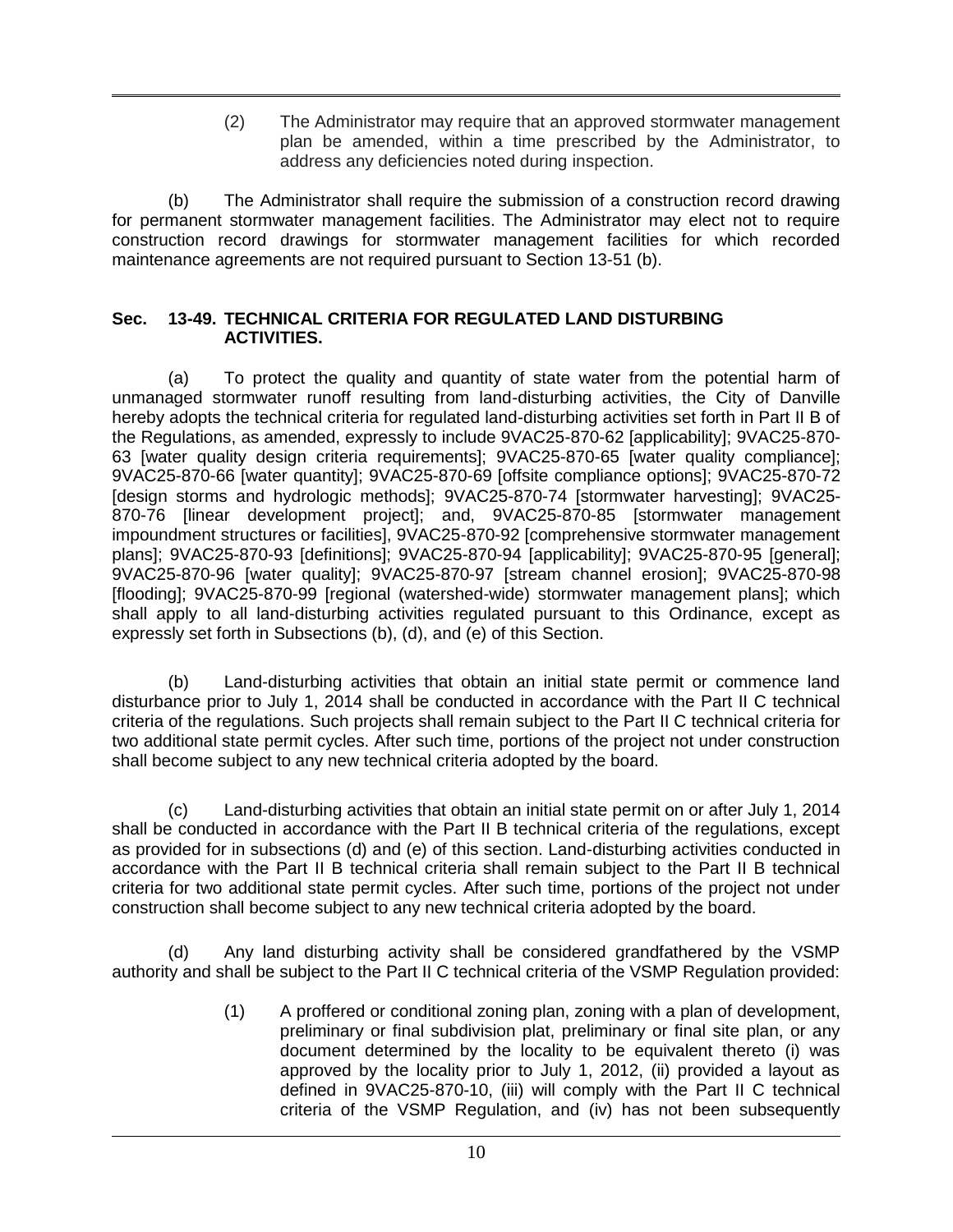modified or amended in a manner resulting in an increase in the amount of phosphorus leaving each point of discharge, and such that there is no increase in the volume or rate of runoff;

- (2) A state permit has not been issued prior to July 1, 2014; and
- (3) Land disturbance did not commence prior to July 1, 2014.

(e) Locality, state and federal projects shall be considered grandfathered by the VSMP authority and shall be subject to the Part II C technical criteria of the VSMP Regulation provided:

- (1) There has been an obligation of locality, state or federal funding, in whole or in part, prior to July 1, 2012, or the department has approved a stormwater management plan prior to July 1, 2012;
- (2) A state permit has not been issued prior to July 1, 2014; and
- (3) Land disturbance did not commence prior to July 1, 2014.

(f) Land disturbing activities grandfathered under subsections (d) and (e) of this section shall remain subject to the Part II C technical criteria of the VSMP Regulation for one additional state permit cycle. After such time, portions of the project not under construction shall become subject to any new technical criteria adopted by the board.

(g) In cases where governmental bonding or public debt financing has been issued for a project prior to July 1, 2012, such project shall be subject to the technical criteria of Part II C.

(h) Nothing in this section shall preclude an operator from constructing to a more stringent standard at his discretion.

# **Sec. 13-50. Exceptions.**

(a) Pursuant to § 9VAC25-870-122 of the Code of Virginia, the City of Danville may grant exceptions to the provisions of Part II B or Part II C of the technical criteria. An exception may be granted provided that (i) the exception is the minimum necessary to afford relief, (ii) reasonable and appropriate conditions shall be imposed as necessary upon any exception granted so that the intent of the Act and this chapter are preserved, (iii) granting the exception will not confer any special privileges that are denied in other similar circumstances, and (iv) exception requests are not based upon conditions or circumstances that are self-imposed or self-created.

- (1) Economic hardship alone is not sufficient reason to grant an exception from the requirements of this chapter.
- (2) Under no circumstance shall the City of Danville grant an exception to the requirement that the land-disturbing activity obtain required state permits, nor approve the use of a BMP not found on the Virginia Stormwater BMP Clearinghouse Website, except where allowed under Part II C [\(9VAC25-](http://lis.virginia.gov/cgi-bin/legp604.exe?000+reg+9VAC25-870-93) [870-93](http://lis.virginia.gov/cgi-bin/legp604.exe?000+reg+9VAC25-870-93) et seq.) of the Code of Virginia.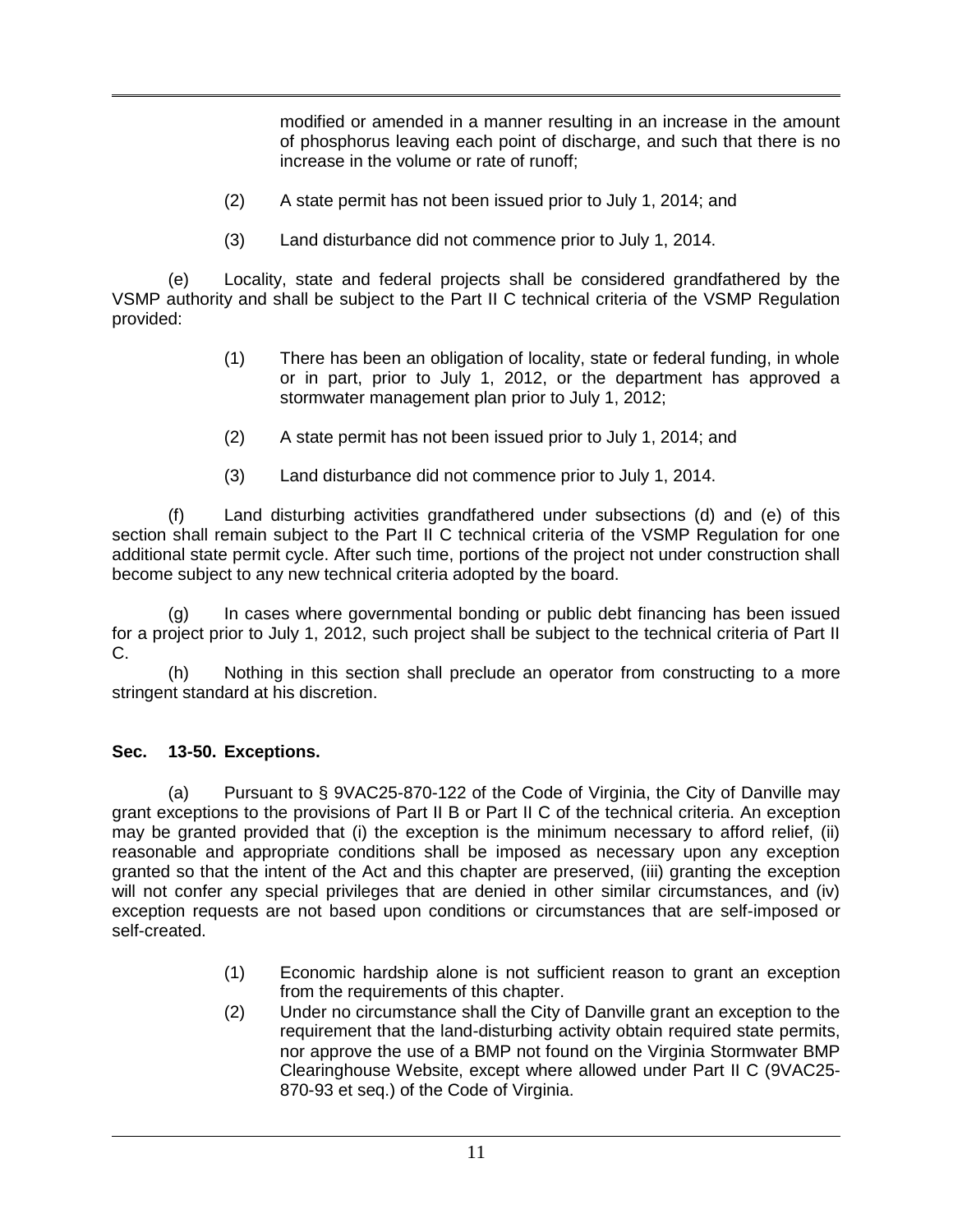- (3) Exceptions to requirements for phosphorus reductions shall not be allowed unless offsite options available through [9VAC25-870-69](http://lis.virginia.gov/cgi-bin/legp604.exe?000+reg+9VAC25-870-69) of the Code of Virginia have been considered and found not available.
- (4) A record of all exceptions granted shall be maintained by the VSMP authority in accordance with [9VAC25-870-126.](http://lis.virginia.gov/cgi-bin/legp604.exe?000+reg+9VAC25-870-126)

#### **Sec. 13-51. LONG-TERM MAINTENANCE OF PERMANENT STORMWATER FACILITIES**

(a) The Administrator shall require the provision of long-term responsibility for and maintenance of stormwater management facilities and other techniques specified to manage the quality and quantity of runoff. Such requirements shall be set forth in an instrument recorded in the local land records prior to general permit termination or earlier as required by the Administrator and shall at a minimum:

- (1) Be submitted to the Administrator for review and approval prior to the approval of the stormwater management plan;
- (2) Be stated to run with the land;
- (3) Provide for all necessary access to the property for purposes of maintenance and regulatory inspections;
- (4) Provide for inspections and maintenance and the submission of inspection and maintenance reports to the Administrator; and
- (5) Be enforceable by all appropriate governmental parties.

(b) At the discretion of the Administrator, such recorded instruments need not be required for stormwater management facilities designed to treat stormwater runoff primarily from an individual residential lot on which they are located, provided it is demonstrated to the satisfaction of the Administrator that future maintenance of such facilities will be addressed through an enforceable mechanism at the discretion of the Administrator.

(c) If a recorded instrument is not required pursuant to Subsection 13-51 (b), the Administrator shall develop a strategy for addressing maintenance of stormwater management facilities designed to treat stormwater runoff primarily from an individual residential lot on which they are located. Such a strategy may include periodic inspections, homeowner outreach and education, or other method targeted at promoting the long-term maintenance of such facilities. Such facilities shall not be subject to the requirement for an inspection to be conducted by the Administrator or any duly authorized agent of the Administrator.

# **Sec. 13-52. MONITORING AND INSPECTIONS.**

(a) The Administrator, or any duly authorized agent of the Administrator, shall inspect the land-disturbing activity during construction for:

(1) Compliance with the approved erosion and sediment control plan;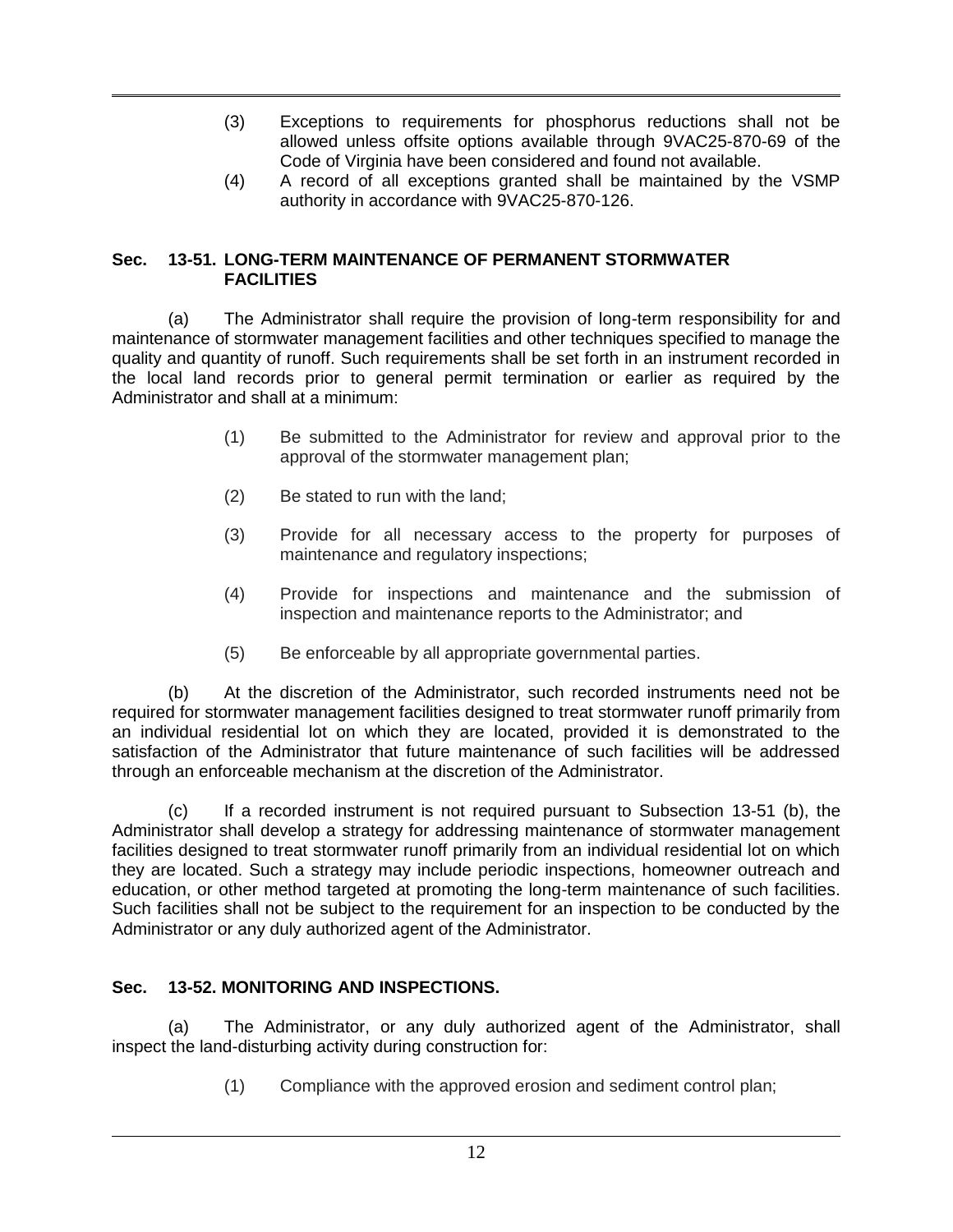- (2) Compliance with the approved stormwater management plan;
- (3) Development, updating, and implementation of a pollution prevention plan; and
- (4) Development and implementation of any additional control measures necessary to address a TMDL.

(b) The Administrator, or any duly authorized agent of the Administrator, may, at reasonable times and under reasonable circumstances, enter any establishment or upon any property, public or private, for the purpose of obtaining information or conducting surveys or investigations necessary in the enforcement of the provisions of this Ordinance.

(c) In accordance with a performance bond with surety, cash escrow, letter of credit, any combination thereof, or such other legal arrangement or instrument, the Administrator may also enter any establishment or upon any property, public or private, for the purpose of initiating or maintaining appropriate actions which are required by the permit conditions associated with a land-disturbing activity when a permittee, after proper notice, has failed to take acceptable action within the time specified.

(d) Pursuant to § 62.1-44.15:40 of the Code of Virginia, the Administrator may require every VSMP authority permit applicant or permittee, or any such person subject to VSMP authority permit requirements under this Ordinance, to furnish when requested such application materials, plans, specifications, and other pertinent information as may be necessary to determine the effect of his discharge on the quality of state waters, or such other information as may be necessary to accomplish the purposes of this Ordinance.

(d) Post-construction inspections of stormwater management facilities required by the provisions of this Ordinance shall be conducted by the Administrator or any duly authorized agent of the Administrator pursuant to the Locality's adopted and State Board approved inspection program, and shall occur, at minimum, at least once every five (5) years except as may otherwise be provided for in Section 13-51.

# **Sec. 13-53. HEARINGS**

(a) Any permit applicant or permittee, or person subject to Ordinance requirements, aggrieved by any action of the City of Danville taken without a formal hearing, or by inaction of the City of Danville, may demand in writing a formal hearing by the City Manager causing such grievance, provided a petition requesting such hearing is filed with the Administrator within 30 days after notice of such action is given by the Administrator.

(b) The hearings held under this Section shall be conducted by the City Manager or his designee at a time and place authorized by the City Manager.

(c) A verbatim record of the proceedings of such hearings shall be taken and filed with the City Clerk. Depositions may be taken and read as in actions at law.

(d) The City Manager or his designee, as the case may be, shall have power to issue subpoenas and subpoenas duces tecum, and at the request of any party shall issue such subpoenas. The failure of a witness without legal excuse to appear or to testify or to produce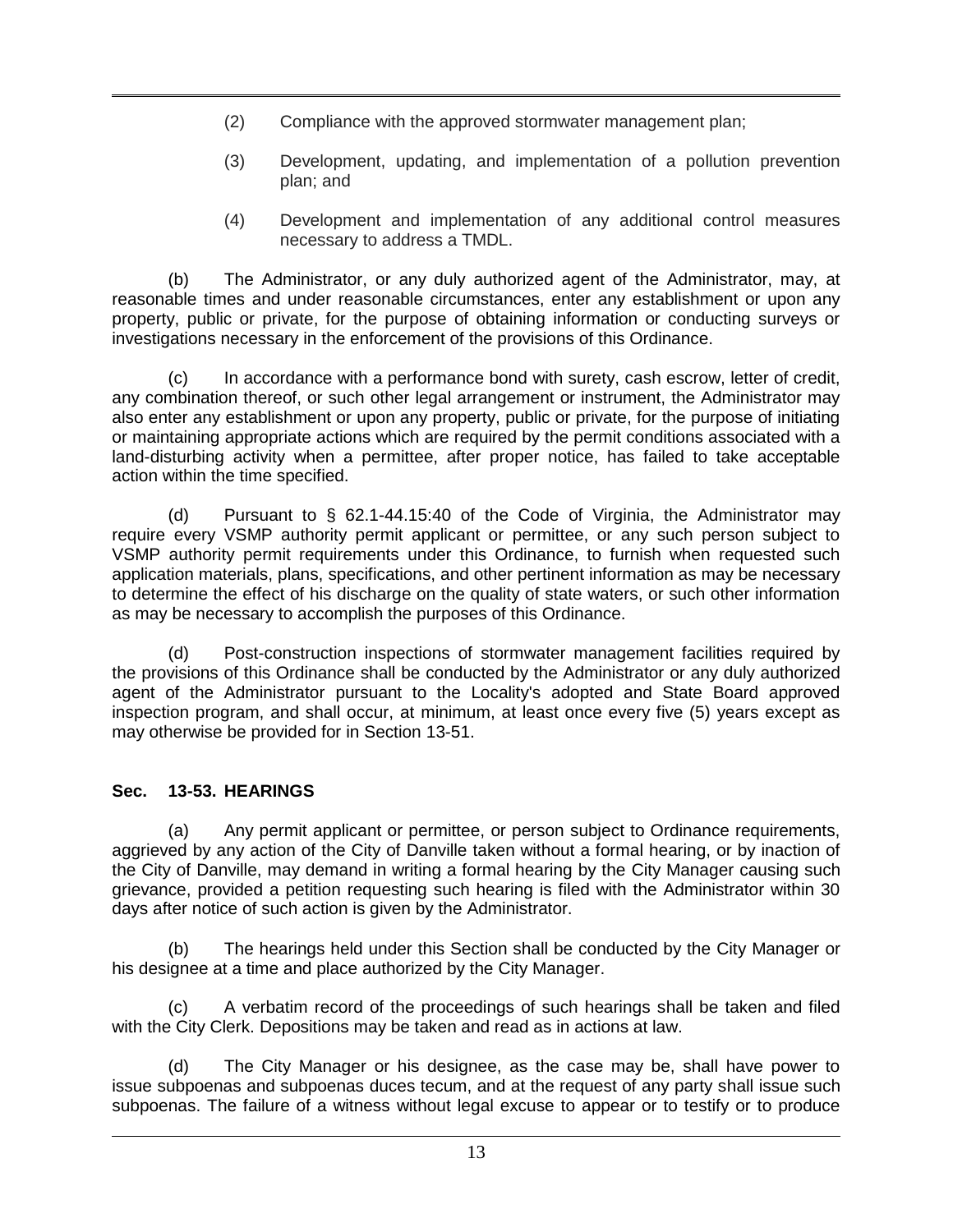documents shall be acted upon by the local governing body, or its designated member, whose action may include the procurement of an order of enforcement from the circuit court. Witnesses who are subpoenaed shall receive the same fees and reimbursement for mileage as in civil actions.

# **Sec. 13-54. APPEALS.**

(a) Final decisions of the City Manager under this chapter shall be subject to review by the Circuit Court of the City of Danville, provided an appeal is filed within thirty (30) days from the date of the final written decision which adversely affects the rights, duties or privileges of the person engaging in or proposing to engage in activities that require a VSMP permit.

# **Sec. 13-55. ENFORCEMENT**

(a) If the Administrator determines that there is a failure to comply with the VSMP authority permit conditions or determines there is an unauthorized discharge, notice shall be served upon the permittee or person responsible for carrying out the permit conditions by any of the following: verbal warnings and inspection reports, notices of corrective action, consent special orders, and notices to comply. Written notices shall be served by registered or certified mail to the address specified in the permit application or by delivery at the site of the development activities to the agent or employee supervising such activities.

- (1) The notice shall specify the measures needed to comply with the permit conditions and shall specify the time within which such measures shall be completed. Upon failure to comply within the time specified, a stop work order may be issued in accordance with Subsection (b) or the permit may be revoked by the Administrator.
- (2) If a permittee fails to comply with a notice issued in accordance with this Section within the time specified, the Administrator may issue an order requiring the owner, permittee, person responsible for carrying out an approved plan, or the person conducting the land-disturbing activities without an approved plan or required permit to cease all land-disturbing activities until the violation of the permit has ceased, or an approved plan and required permits are obtained, and specified corrective measures have been completed. Such orders shall be issued in accordance with section 13-13 (f) of the Danville City Code. Such orders shall become effective upon service on the person by certified mail, return receipt requested, sent to his address specified in the land records of the locality, or by personal delivery by an agent of the Administrator. However, if the Administrator finds that any such violation is grossly affecting or presents an imminent and substantial danger of causing harmful erosion of lands or sediment deposition in waters within the watersheds of the Commonwealth or otherwise substantially impacting water quality, it may issue, without advance notice or hearing, an emergency order directing such person to cease immediately all land-disturbing activities on the site and shall provide an opportunity for a hearing, after reasonable notice as to the time and place thereof, to such person, to affirm, modify, amend, or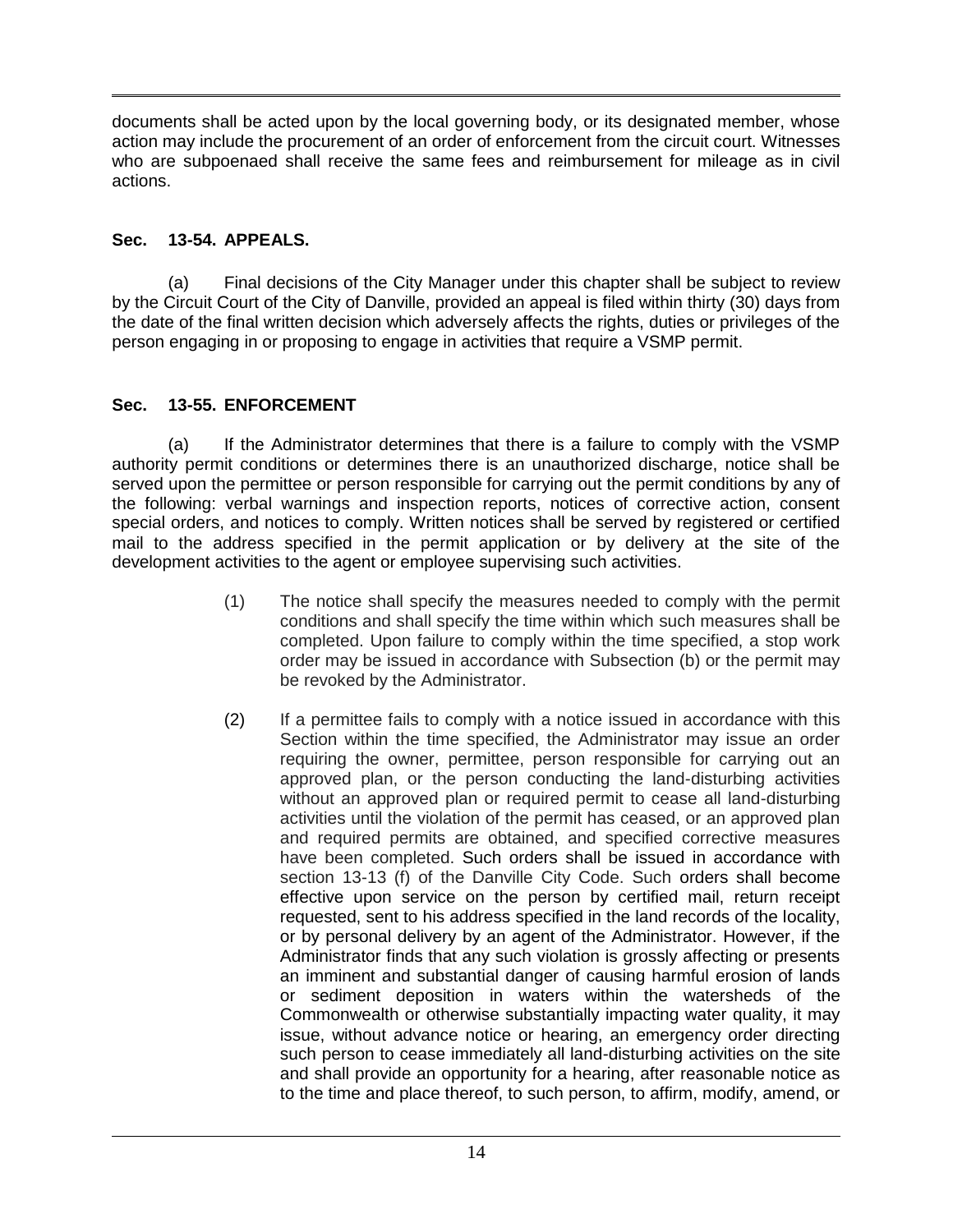cancel such emergency order. If a person who has been issued an order is not complying with the terms thereof, the Administrator may institute a proceeding for an injunction, mandamus, or other appropriate remedy in accordance with Subsection 13-55 (c).

(b) In addition to any other remedy provided by this Ordinance, if the Administrator or his designee determines that there is a failure to comply with the provisions of this Ordinance, they may initiate such informal and/or formal administrative enforcement procedures in a manner that is consistent with Section 13-6 of the Danville City Code.

(c) Any person violating or failing, neglecting, or refusing to obey any rule, regulation, ordinance, order, approved standard or specification, or any permit condition issued by the Administrator may be compelled in a proceeding instituted in Circuit Court by the Locality to obey same and to comply therewith by injunction, mandamus or other appropriate remedy.

(d) Any person who violates any provision of this Ordinance or who fails, neglects, or refuses to comply with any order of the Administrator, shall be subject to a civil penalty not to exceed \$32,500 for each violation within the discretion of the court. Each day of violation of each requirement shall constitute a separate offense.

- (1) Violations for which a penalty may be imposed under this Subsection shall include but not be limited to the following:
	- (i) No state permit registration;
	- (ii) No SWPPP;
	- (iii) Incomplete SWPPP;
	- (iv) SWPPP not available for review;
	- (iv) No approved erosion and sediment control plan;
	- (v) Failure to install stormwater BMPs or erosion and sediment controls;
	- (vi) Stormwater BMPs or erosion and sediment controls improperly installed or maintained;
	- (vii) Operational deficiencies;
	- (ix) Failure to conduct required inspections;
	- (x) Incomplete, improper, or missed inspections; and
	- (xi) Discharges not in compliance with the requirements of Section [9VAC25-880-70](http://leg1.state.va.us/cgi-bin/legp504.exe?000+reg+9VAC25-880-70) of the general permit.
- (2) The Administrator may issue a summons for collection of the civil penalty and the action may be prosecuted in the appropriate court.
- (3) In imposing a civil penalty pursuant to this Subsection, the court may consider the degree of harm caused by the violation and also the economic benefit to the violator from noncompliance.
- (4) Any civil penalties assessed by a court as a result of a summons issued by the Locality shall be paid into the treasury of the City of Danville to be used for the purpose of minimizing, preventing, managing, or mitigating pollution of the waters of the locality and abating environmental pollution therein in such manner as the court may, by order, direct.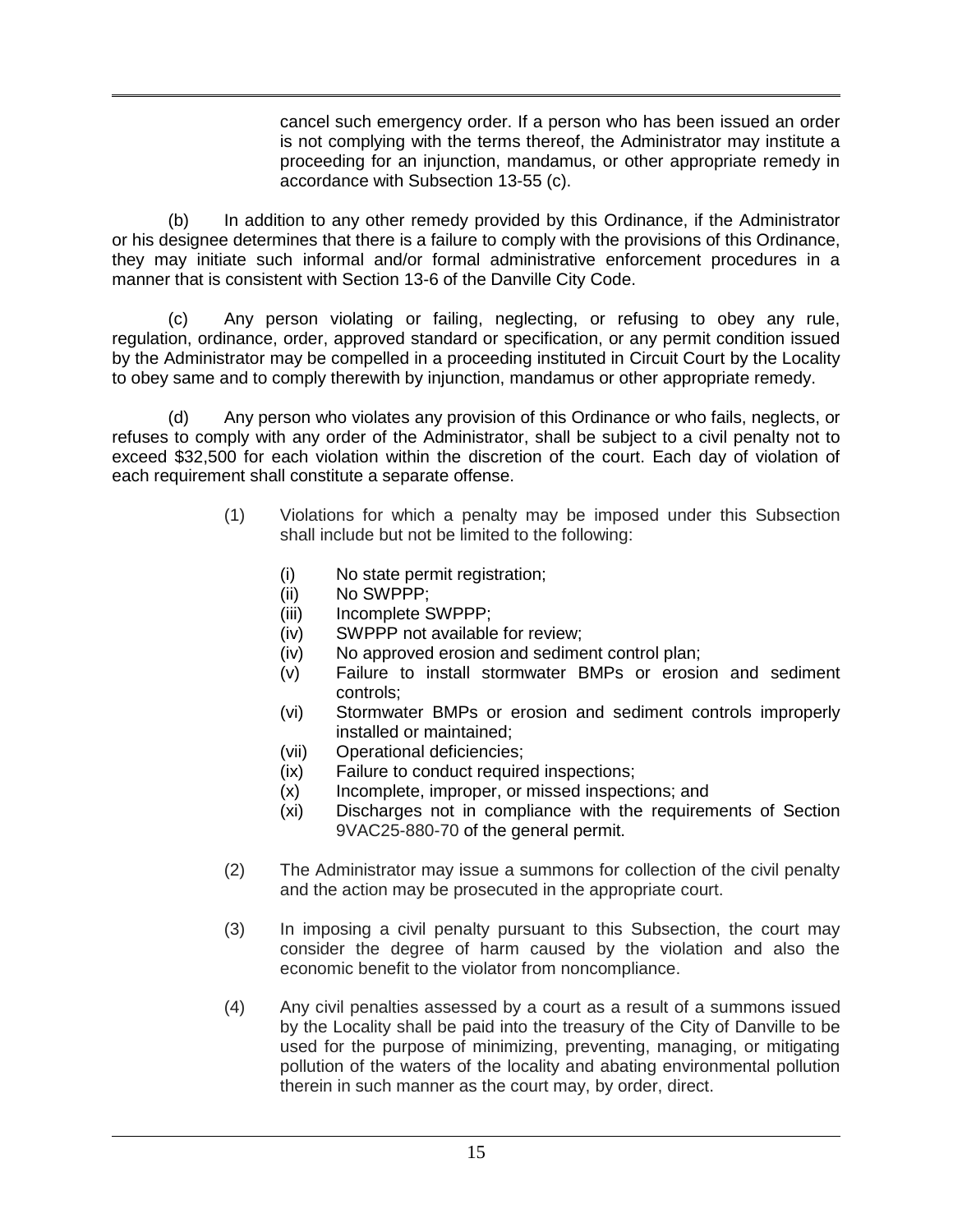(e) Notwithstanding any other civil or equitable remedy provided by this Section or by law, any person who willfully or negligently violates any provision of this Ordinance, any order of the Administrator, any condition of a permit, or any order of a court shall, be guilty of a misdemeanor punishable by confinement in jail for not more than 12 months or a fine of not less than \$2,500 nor more than \$32,500, or both.

# **Sec. 13-56. FEES**

(a) Fees to cover costs associated with implementation of a VSMP related to land disturbing activities and issuance of general permit coverage and VSMP authority permits shall be imposed in accordance with Table 1. When a site or sites has been purchased for development within a previously permitted common plan of development or sale, the Applicant shall be subject to fees ("total fee to be paid by applicant" column) in accordance with the disturbed acreage of their site or sites according to Table 1.

| <b>TABLE 1 – Permit Fees</b> |  |  |
|------------------------------|--|--|
|                              |  |  |

| Fee type                                                                                                                                                                                                                                           | Total fee to be paid by<br>applicant (includes<br>both VSMP authority<br>and department<br>portions where<br>applicable) | Department portion of<br>"total fee to be paid by<br>applicant" (based on<br>28% of total fee paid *) |
|----------------------------------------------------------------------------------------------------------------------------------------------------------------------------------------------------------------------------------------------------|--------------------------------------------------------------------------------------------------------------------------|-------------------------------------------------------------------------------------------------------|
| General / Stormwater Management<br>- Small Construction Activity/Land<br>Clearing (Areas within common<br>plans of development or sale with<br>land-disturbance acreage less than<br>one acre)                                                     | \$290                                                                                                                    | \$81                                                                                                  |
| General / Stormwater Management<br>- Small Construction Activity/Land<br>Clearing (Sites or areas within<br>common plans of development or<br>sale with land-disturbance acreage<br>equal to or greater than one acre<br>and less than five acres) | \$2,700                                                                                                                  | \$756                                                                                                 |
| General / Stormwater Management<br>- Large Construction Activity/Land<br>Clearing (Sites or areas within<br>common plans of development or<br>sale with land-disturbance acreage<br>equal to or greater than five acres<br>and less than 10 acres) | \$3,400                                                                                                                  | \$952                                                                                                 |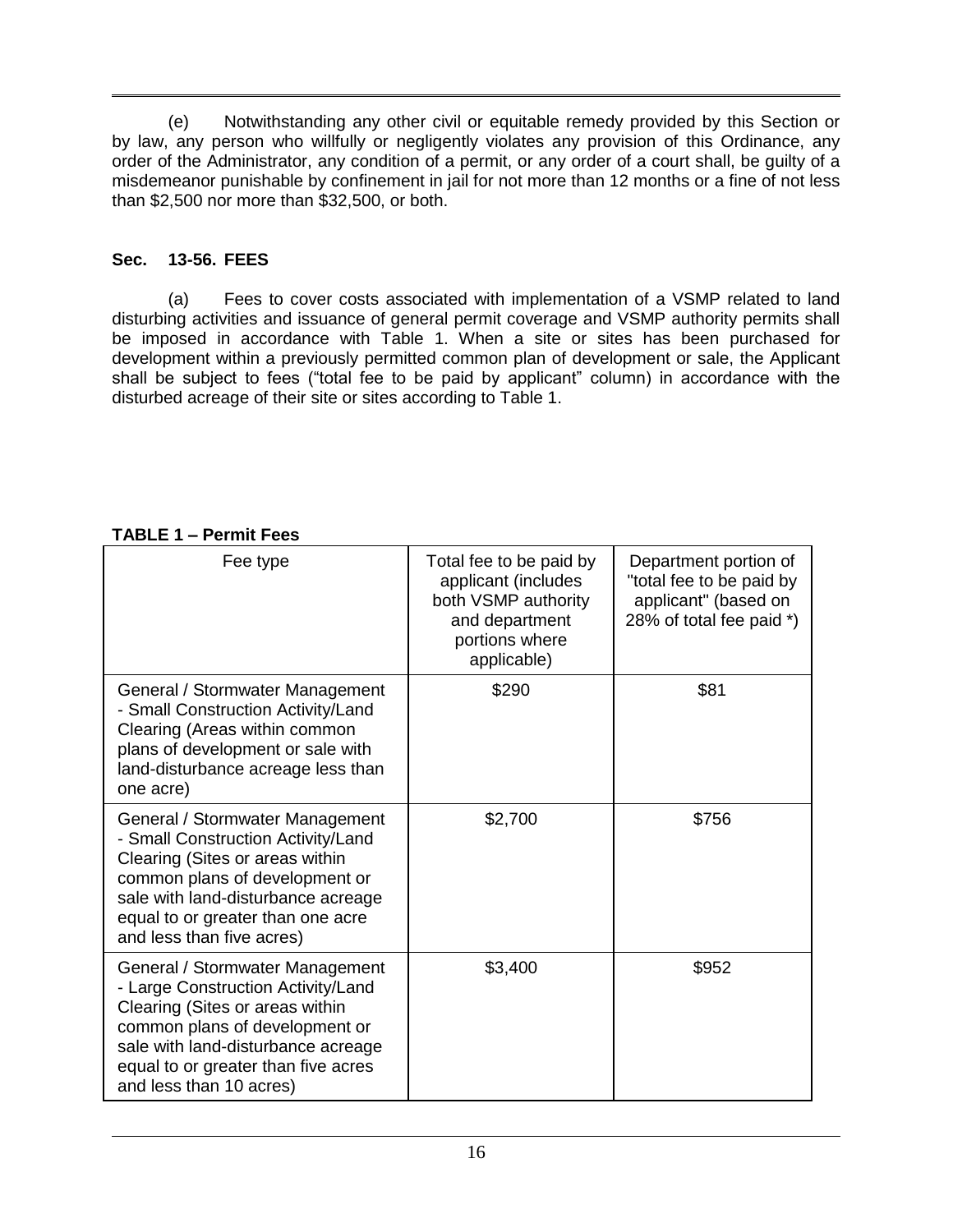| General / Stormwater Management<br>- Large Construction Activity/Land<br>Clearing (Sites or areas within<br>common plans of development or<br>sale with land-disturbance acreage<br>equal to or greater than 10 acres<br>and less than 50 acres)  | \$4,500  | \$1,260  |
|---------------------------------------------------------------------------------------------------------------------------------------------------------------------------------------------------------------------------------------------------|----------|----------|
| General / Stormwater Management<br>- Large Construction Activity/Land<br>Clearing (Sites or areas within<br>common plans of development or<br>sale with land-disturbance acreage<br>equal to or greater than 50 acres<br>and less than 100 acres) | \$6,100  | \$1,708  |
| General / Stormwater Management<br>- Large Construction Activity/Land<br>Clearing (Sites or areas within<br>common plans of development or<br>sale with land-disturbance acreage<br>equal to or greater than 100 acres)                           | \$9,600  | \$2,688  |
| Individual Permit for Discharges of<br><b>Stormwater from Construction</b><br>Activities (This will be administered<br>by the department)                                                                                                         | \$15,000 | \$15,000 |
| * If the project is completely administered by the department such as may be the case for<br>a state or federal project or projects covered by individual permits, the entire applicant fee                                                       |          |          |

shall be paid to the department.

**(b)** Fees for the modification or transfer of registration statements from the general permit issued by the State Board shall be imposed in accordance with Table 2. If the general permit modifications result in changes to stormwater management plans that require additional review by the City of Danville such reviews shall be subject to the fees set out in Table 2. The fee assessed shall be based on the total disturbed acreage of the site. In addition to the general permit modification fee, modifications resulting in an increase in total disturbed acreage shall pay the difference in the initial permit fee paid and the permit fee that would have applied for the total disturbed acreage in Table 1.

\$20

\$200

| Table 2 – Permit Modification / Transfer Fees                                                                                                                                                                                      |  |  |
|------------------------------------------------------------------------------------------------------------------------------------------------------------------------------------------------------------------------------------|--|--|
| General / Stormwater Management – Small Construction Activity/Land Clearing<br>(Areas within common plans of development or sale with land disturbance)<br>acreage less than one acre)                                             |  |  |
| General / Stormwater Management - Small Construction Activity/Land Clearing<br>(Sites or areas within common plans of development or sale with land-<br>disturbance acreage equal to or greater than one and less than five acres) |  |  |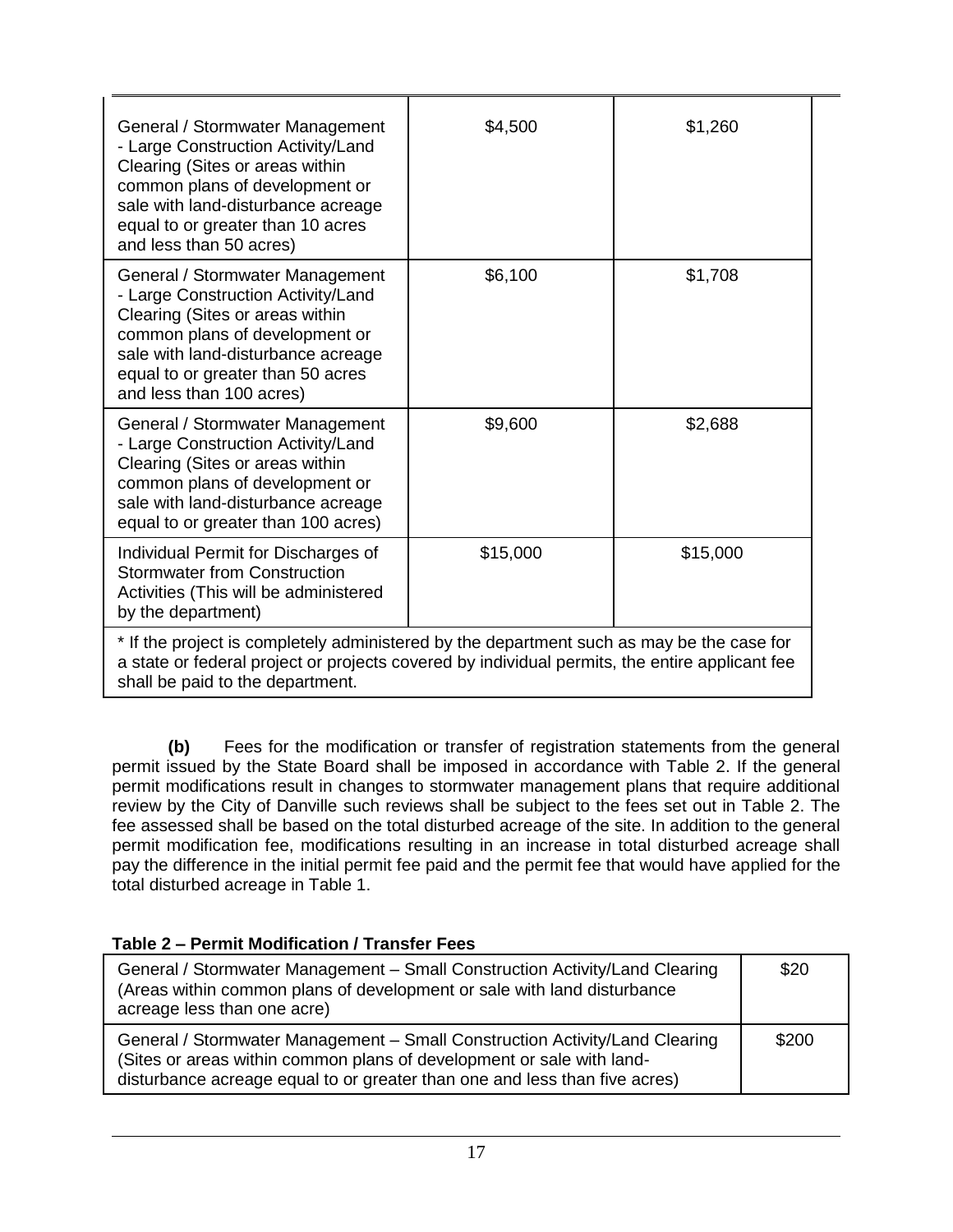| General / Stormwater Management - Large Construction Activity/Land Clearing<br>(Sites or areas within common plans of development or sale with land-<br>disturbance acreage equal to or greater than five acres and less than 10 acres) | \$250   |
|-----------------------------------------------------------------------------------------------------------------------------------------------------------------------------------------------------------------------------------------|---------|
| General / Stormwater Management - Large Construction Activity/Land Clearing<br>(Sites or areas within common plans of development or sale with land-<br>disturbance acreage equal to or greater than 10 acres and less than 50 acres)   | \$300   |
| General / Stormwater Management - Large Construction Activity/Land Clearing<br>(Sites or areas within common plans of development or sale with land-<br>disturbance acreage equal to or greater than 50 acres and less than 100 acres)  | \$450   |
| General / Stormwater Management - Large Construction Activity/Land Clearing<br>(Sites or areas within common plans of development or sale with land-<br>disturbance acreage equal to or greater than 100 acres)                         | \$700   |
| Individual Permit for Discharges of Stormwater from Construction Activities                                                                                                                                                             | \$5,000 |

(c) The following annual permit maintenance shall be imposed in accordance with Table 3, including fees imposed on expired permits that have been administratively continued. With respect to the general permit, these fees shall apply until the permit coverage is terminated.

## **Table 3 – Annual Maintenance Fee**

| <b>Type of Permit</b>                                                                                                                                                                                                                                                                | Fee Amount |
|--------------------------------------------------------------------------------------------------------------------------------------------------------------------------------------------------------------------------------------------------------------------------------------|------------|
| Chesapeake Bay Preservation Act<br>Land-Disturbing Activity (not subject<br>to General Permit coverage; sites<br>within designated areas of<br>Chesapeake Bay Act localities with<br>land-disturbance acreage equal to<br>or greater than 2,500 square feet<br>and less than 1 acre) | \$50       |
| General / Stormwater Management<br>- Small Construction Activity/Land<br>Clearing (Areas within common<br>plans of development or sale with<br>land-disturbance acreage less than<br>one acre)                                                                                       | \$50       |
| General / Stormwater Management<br>- Small Construction Activity/Land<br>Clearing (Sites or areas within<br>common plans of development or<br>sale with land-disturbance acreage<br>equal to or greater than one acre<br>and less than five acres)                                   | \$400      |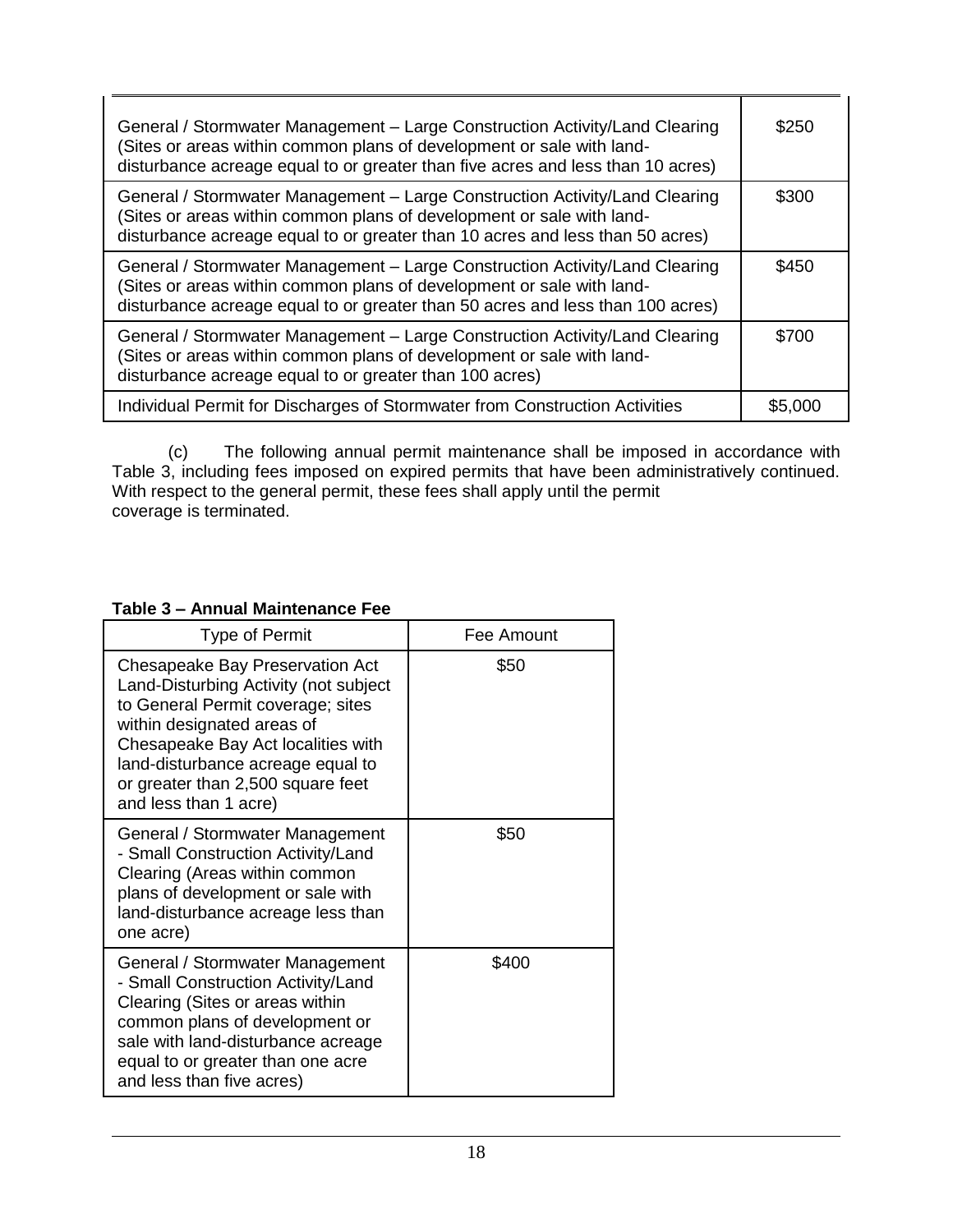| General / Stormwater Management<br>- Large Construction Activity/Land<br>Clearing (Sites or areas within<br>common plans of development or<br>sale with land-disturbance acreage<br>equal to or greater than five acres<br>and less than 10 acres) | \$500   |
|----------------------------------------------------------------------------------------------------------------------------------------------------------------------------------------------------------------------------------------------------|---------|
| General / Stormwater Management<br>- Large Construction Activity/Land<br>Clearing (Sites or areas within<br>common plans of development or<br>sale with land-disturbance acreage<br>equal to or greater than 10 acres<br>and less than 50 acres)   | \$650   |
| General / Stormwater Management<br>- Large Construction Activity/Land<br>Clearing (Sites or areas within<br>common plans of development or<br>sale with land-disturbance acreage<br>equal to or greater than 50 acres<br>and less than 100 acres)  | \$900   |
| General / Stormwater Management<br>- Large Construction Activity/Land<br>Clearing (Sites or areas within<br>common plans of development or<br>sale with land-disturbance acreage<br>equal to or greater than 100 acres)                            | \$1,400 |

General permit coverage maintenance fees shall be paid annually to the City of Danville by the anniversary date of general permit coverage. No permit will be reissued or automatically continued without payment of the required fee. General permit coverage maintenance fees shall be applied until a Notice of Termination is effective.

- (d) The fees set forth in Subsections (a) through (c) above, shall apply to:
	- (1) All persons seeking coverage under the general permit.
	- (2) All permittees who request modifications to or transfers of their existing registration statement for coverage under a general permit.
	- (3) Persons whose coverage under the general permit has been revoked shall apply to the Department for an Individual Permit for Discharges of Stormwater From Construction Activities.
	- (4) Permit and permit coverage maintenance fees outlined under Section 13- 56 (c) may apply to each general permit holder.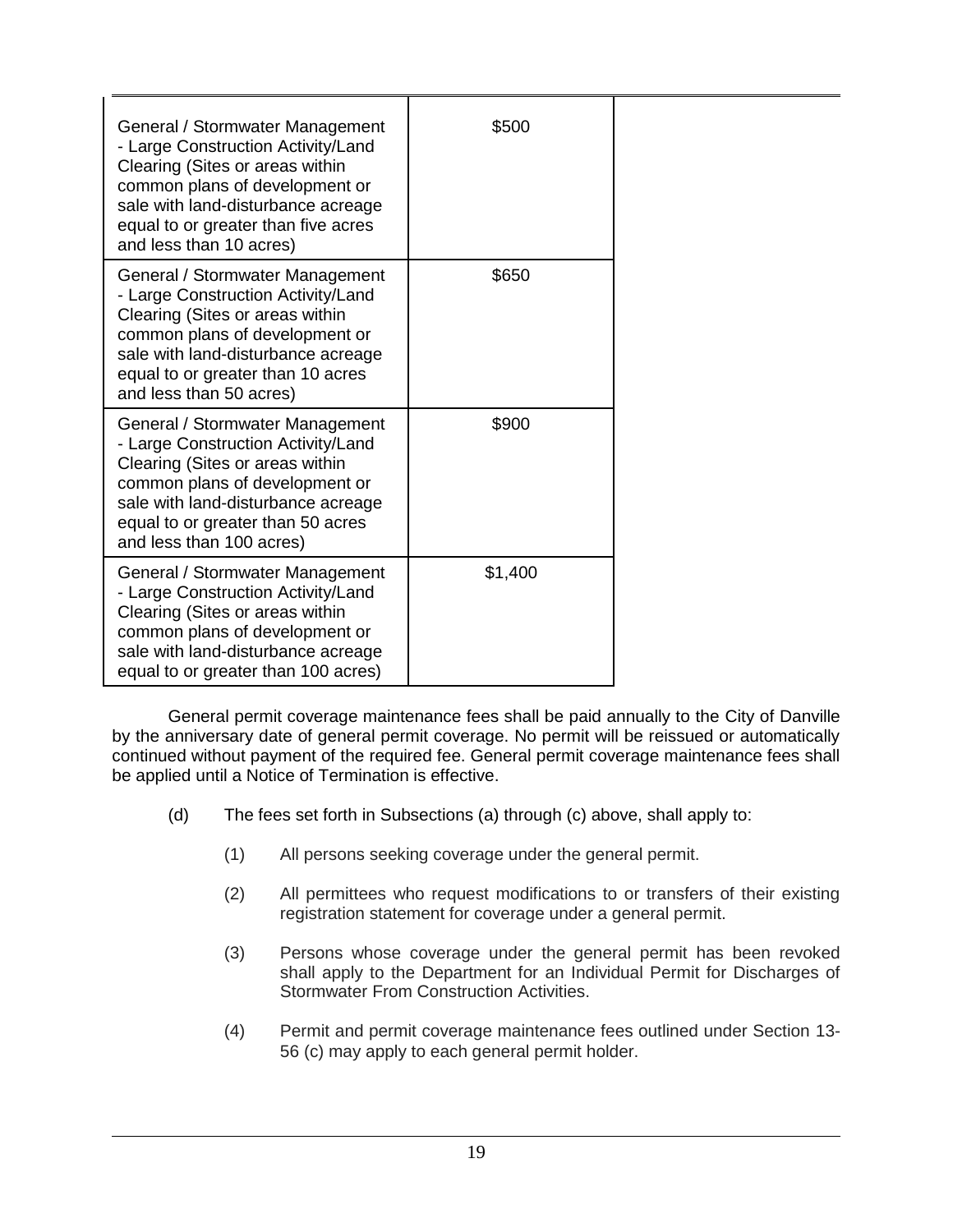- (e) No general permit application fees will be assessed to:
	- (1) Permittees who request minor modifications to general permits as defined in Section 13-42 of this Ordinance. Permit modifications at the request of the permittee resulting in changes to stormwater management plans that require additional review by the Administrator shall not be exempt pursuant to this Section.
	- (2) Permittees whose general permits are modified or amended at the initiative of the Department, excluding errors in the registration statement identified by the Administrator or errors related to the acreage of the site.

(f) All incomplete payments will be deemed as nonpayment, and the applicant shall be notified of any incomplete payments. Interest may be charged for late payments at the underpayment rate set forth in §58.1-15 of the Code of Virginia and is calculated on a monthly basis at the applicable periodic rate. A 10% late payment fee shall be charged to any delinquent (over 90 days past due) account. The City of Danville shall be entitled to all remedies available under the Code of Virginia in collecting any past due amount.

# **Sec. 13-57. Performance Bond**

Prior to issuance of any permit, the Applicant may be required to submit a reasonable performance bond with surety, cash escrow, letter of credit, any combination thereof, or such other legal arrangement acceptable to the City Attorney to ensure that measures could be taken by the City of Danville at the Applicant's expense should he fail, after proper notice, within the time specified to initiate or maintain appropriate actions which may be required of him by the permit conditions as a result of his land disturbing activity. If the City of Danville takes such action upon such failure by the Applicant, the Locality may collect from the Applicant for the difference should the amount of the reasonable cost of such action exceed the amount of the security held, if any. Within 60 days of the completion of the requirements of the permit conditions, such bond, cash escrow, letter of credit or other legal arrangement, or the unexpended or unobligated portion thereof, shall be refunded to the Applicant or terminated.

## **Sec. 13-58. Reports and Record Keeping**

(a) On a fiscal year basis (July 1 to June 30), the VSMP Authority shall report to the department by October 1 of each year in a format provided by the department. The information to be provided shall include the following:

(1) Information on each permanent stormwater management facility completed during the fiscal year to include type of stormwater management facility, geographic coordinates, acres treated, and the surface waters or karst features into which the stormwater management facility will discharge;

(2) Number and type of enforcement actions during the fiscal year; and

(3) Number of exceptions granted during the fiscal year.